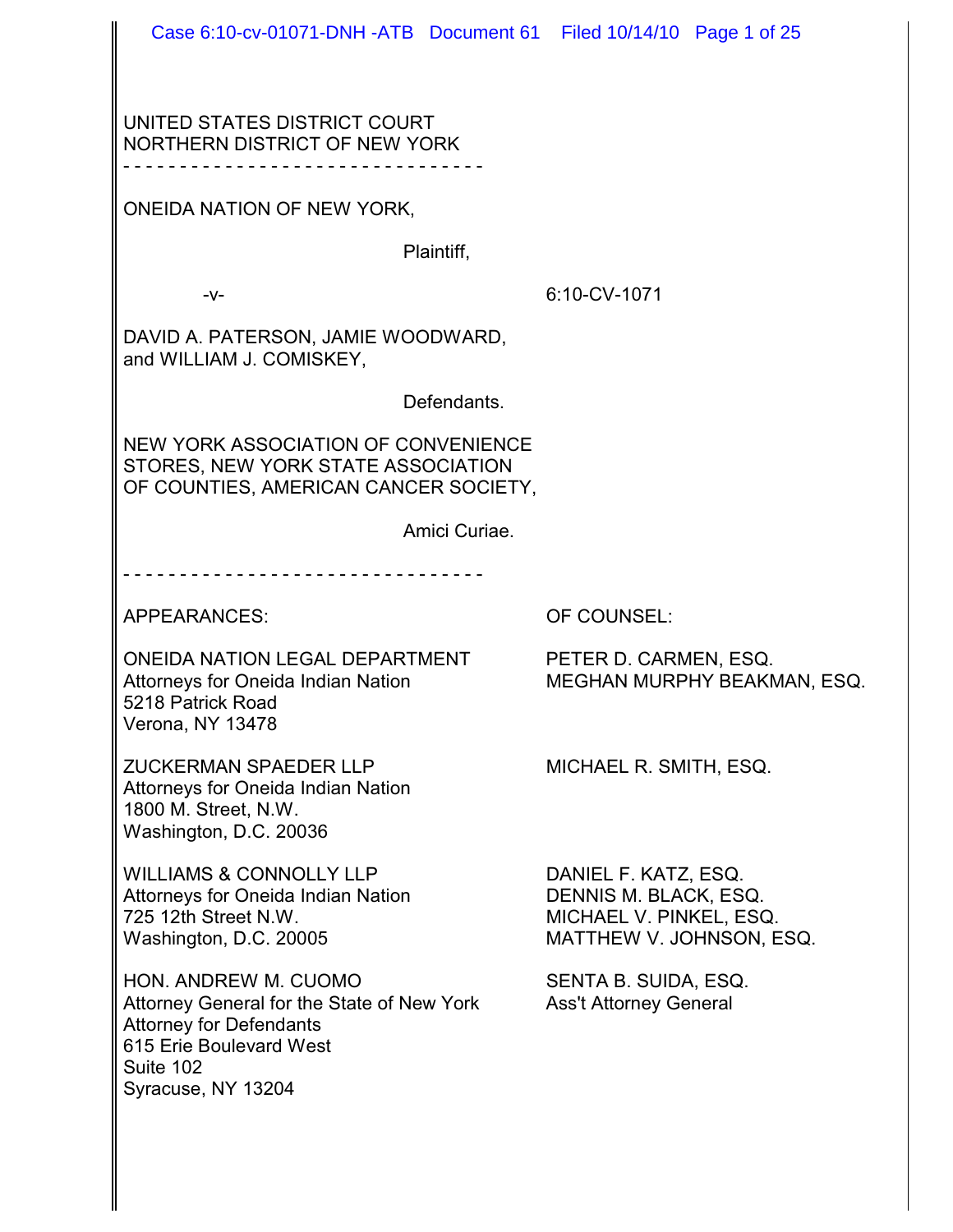The Capitol **DAVID B. ROBERTS, ESQ.** Albany, NY 12224 Albany, NY 12224 ANDREW D. BING, ESQ. Deputy Solicitor General

HARRIS BEACH PLLC RICHARD T. SULLIVAN, ESQ. Attorneys for New York Association of Convenience Stores, Amicus curiae 726 Exchange Street Suite 1000 Buffalo, NY 14210

STEPHEN J. ACQUARIO, ESQ. ROBERT W. GIBBON, ESQ. General Counsel for New York State Association Ass't Counsel of Counties, Amicus Curiae 540 Broadway, 5th Floor Albany, NY 12207

PATRICK J. MCKENNA, ESQ. Attorney for American Cancer Society, Amicus Curiae 260 Osborne Road Albany, NY 12211

DAVID N. HURD United States District Judge

#### **MEMORANDUM-DECISION & ORDER and PRELIMINARY INJUNCTION**

## **I. INTRODUCTION**

On September 17, 2010, an Order to Show Cause and Temporary Restraining

Order ("TRO") was issued. Plaintiff Oneida Nation of New York's ("Oneida Nation") motion

for a preliminary injunction was set down for a hearing on October 1, 2010. The parties

agreed that it would not be necessary to present evidence at the hearing.

Defendants cross moved to transfer and/or consolidate, and plaintiff moved to refer

the action to mediation. Defendants opposed plaintiff's motions, as did amici curiae New

York Association of Convenience Stores and New York State Association of Counties.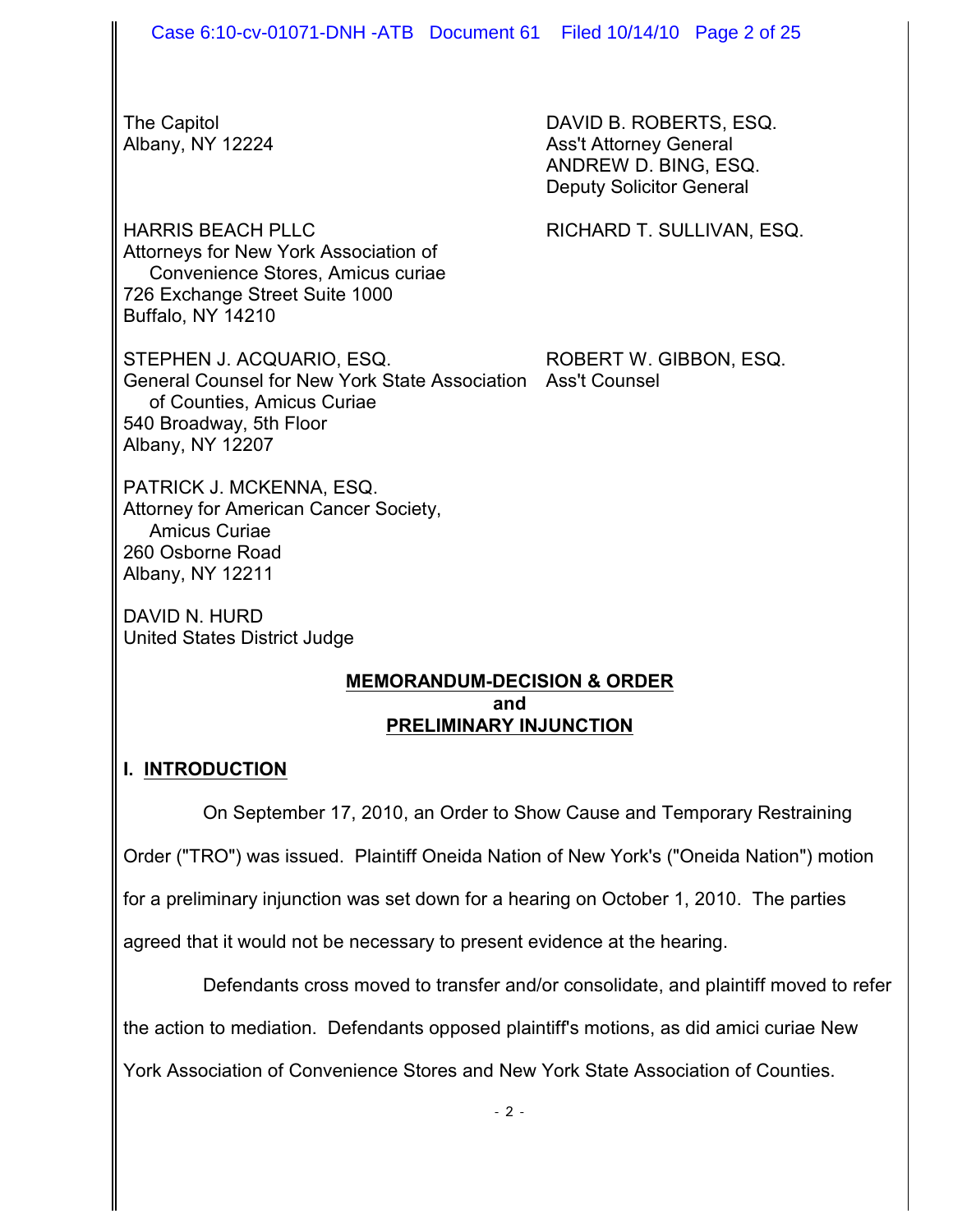Amicus curiae American Cancer Society opposed the Oneida Nation's motion for a preliminary injunction. Plaintiff opposed defendants' motion to transfer and/or consolidate.

Oral argument was heard on October 1, 2010, in Utica, New York. The TRO was extended until October 15, 2010. Decision on the motions was reserved. The following are findings of fact and conclusions of law pursuant to Federal Rule of Civil Procedure 52.

#### **II. BACKGROUND**

It is well settled that a state cannot impose a tax upon cigarettes sold on a reservation to members of an Indian tribe ("member"). Dep't of Tax. & Fin. v. Milhelm Attea & Bros., Inc., 512 U.S. 61, 64, 114 S. Ct. 2028, 2030 (1994). A state may impose a tax upon cigarettes sold on a reservation to non-members of the tribe ("non-member"). Id.

New York State ("New York" or "the State") has long had laws requiring collection of state taxes on cigarettes sold on reservations to non-members. However, the State had a policy of forbearance, that is, it did not enforce taxation of on-reservation sales of cigarettes to non-members. Following is a general, non-technical description of the regulatory scheme devised by New York in early 2010 following revocation of its forbearance policy.

On June 21, 2010, the State enacted amendments to its Tax Law ("the new law") to provide for taxation of cigarettes sold on a reservation to non-members, and the Governor signed it into law. Under the new law, which was to become effective September 1, 2010, wholesalers and tax stamp agents (collectively "wholesalers") are required to tax stamp all cigarettes whether or not they are bound for on-reservation sales. The wholesaler purchases stamps from the State at the rate of \$4.35 for each pack of cigarettes, which amounts to \$43.50 per carton. The new law forbids wholesalers from selling any unstamped cigarettes.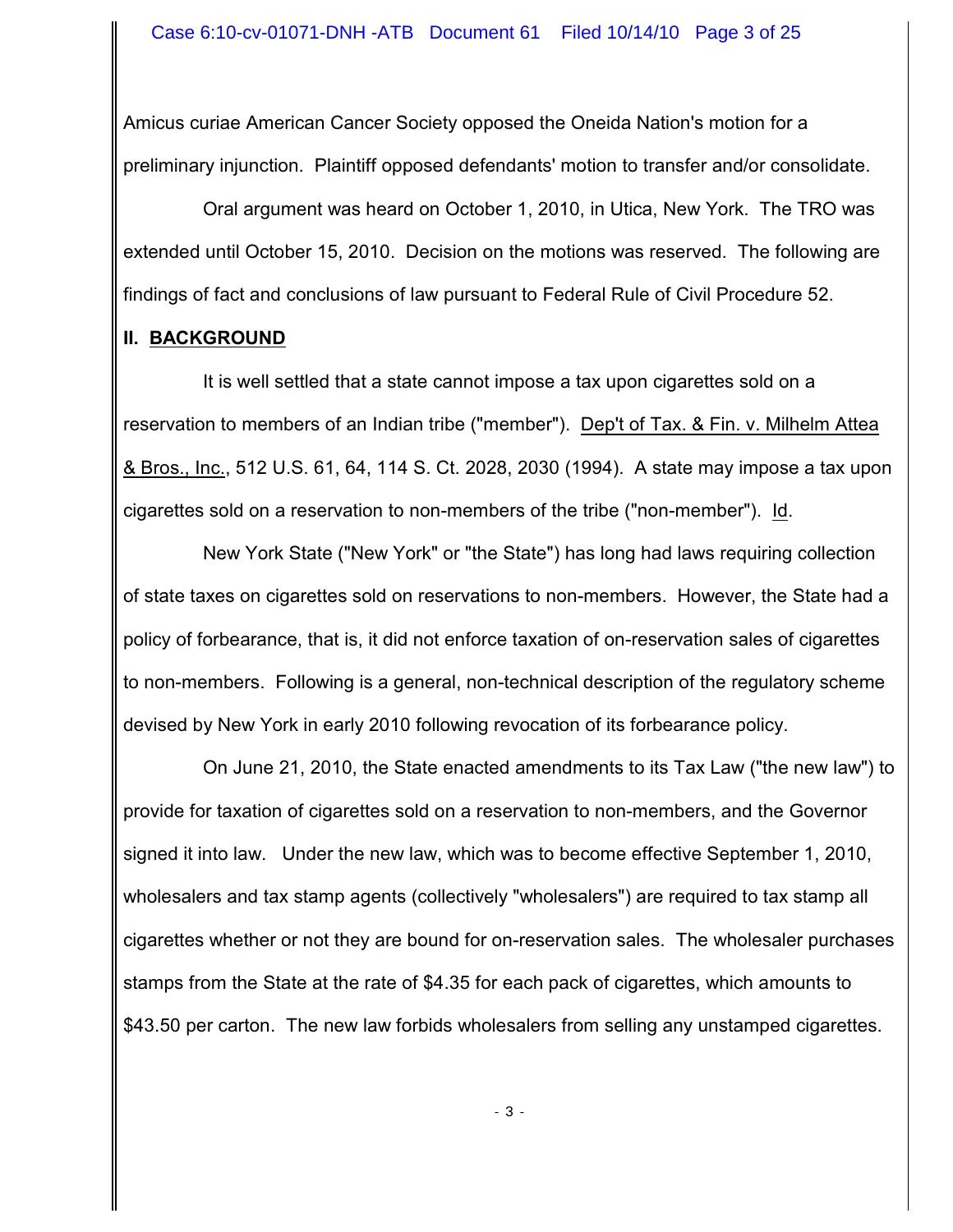Because a state cannot tax cigarettes sold on reservation to members, the new law provides that a tribe can opt in to a coupon system for obtaining tax free cigarettes for its members, or obtain such cigarettes from wholesalers who have prior approval from the State to sell a certain amount of tax exempt cigarettes to a particular tribe.

The new law directs that a "probable demand" of cigarette consumption by members and the tribe be calculated, as prescribed by regulation. The new law also provides that specifics regarding prior approval would be prescribed by regulations. An amendment passed on June 22, 2010, directed that within sixty days the tax department promulgate rules and regulations to fully implement the new law. The tax department adopted an emergency rule, also on June 22, 2010, directing that probable demand for a tribe be calculated using, inter alia, census figures for the tribe and the nationwide average cigarette consumption per capita. A tribe would be able to obtain the number of packs determined to be its probable demand<sup>1</sup> for tax-free sale to its members, by means of either the elective coupon system or with prior approval. The emergency rule required tribes opting in to the coupon system do so by August 15.

The June 22, 2010, emergency rule described the exemption coupon system. However, it did not provide specifics of the prior approval scheme. Rather, it provided that "[t]he manner and form of prior approval will be determined by the department, and may include the use of an interactive Web application." Carmen Aff. Ex. 5, Doc. No. 12-5, § 74.6(d)(3).

 $1$  There is a method by which a tribe can challenge the probable demand figure. The amount of the Oneida Nation's probable demand as calculated by the State is not at issue here.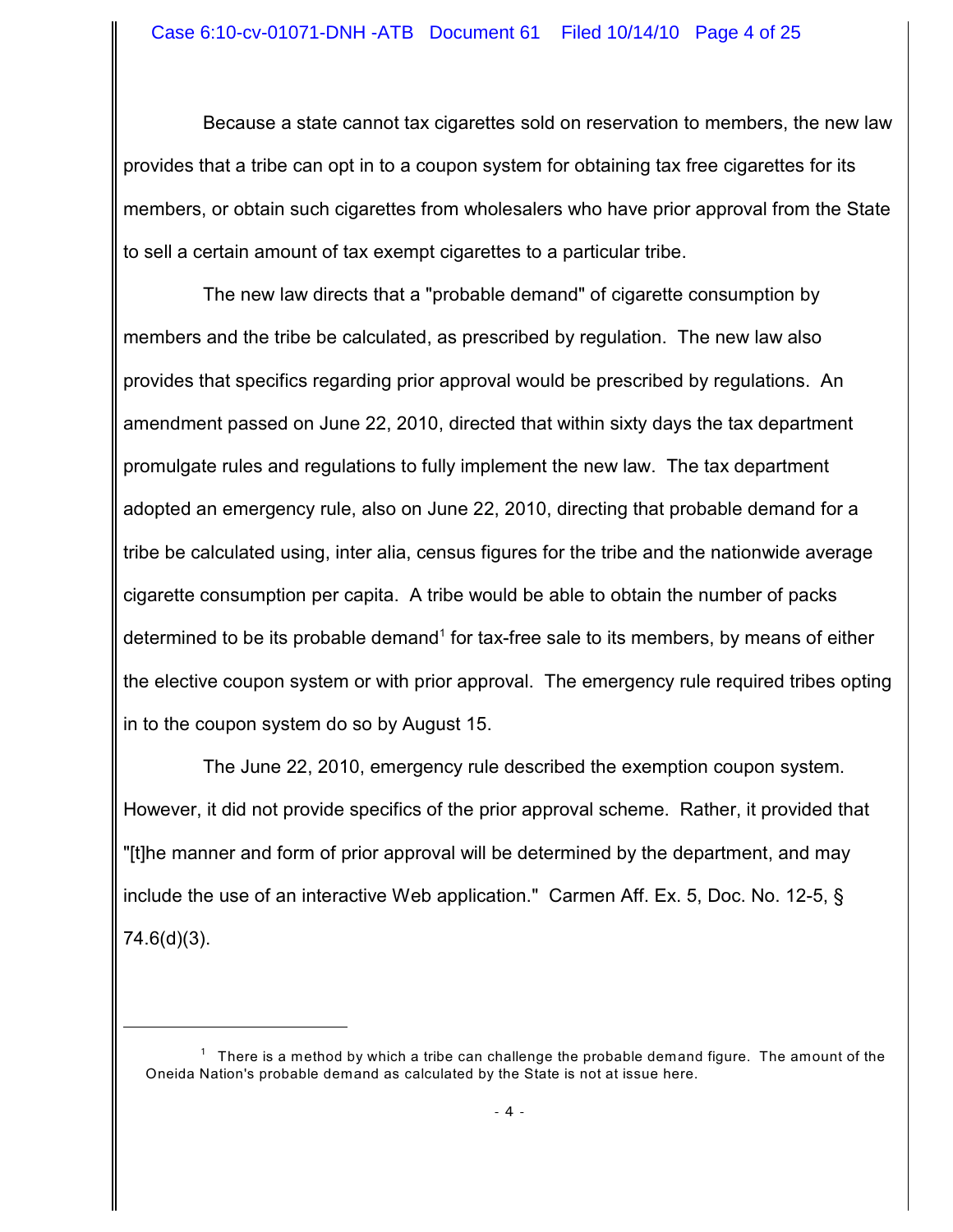On July 29, 2010, the tax department guidance division issued a technical memorandum ("July TSB-M") regarding the exemption coupon and prior approval schemes, as well as probable demand. "A TSB-M is an informational statement explaining existing Department policies and/or outlining changes in the law, regulations, or Department policies." Smirlock Aff. ¶ 21, Doc. No. 46-5.

The July TSB-M set probable demand quotas for nine qualified Indian nations and tribes, including plaintiff. The Oneida Nation's quota was set at 31,200 packs of tax-free cigarettes each quarter for quarters occurring September 1, 2010, to August 31, 2011. Carmen Aff. Ex. 7, Doc. No. 12-7.

If a tribe elected to participate in the exemption coupon scheme, the tax department would provide it with tax exemption coupons for an appropriate number of packs determined by probable demand. The tribe (or cigarette sellers to whom the tribe distributed its coupons) could then purchase tax exempt cigarettes from wholesalers with the tax exemption coupons. The wholesalers would then submit the coupons to the State to claim a refund of the appropriate amount.

The prior approval scheme requires wholesalers to obtain approval of a tax free sale before consummating such sale. If the wholesaler does not obtain prior approval, it will be unable to recoup the amount it paid for tax stamps. According to the July TSB-M, wholesalers wishing to make tax-free sales to Indian tribes are required to have an online services account on the tax department's website. The tax department will post each tribe's quota at the beginning of each quarter. A wholesaler may claim part or all of a tribe's quota of untaxed cigarettes. The number of cigarettes claimed is automatically subtracted from the tribe's quota, and an authorization code is generated. If there is no actual sale to a tribe

- 5 -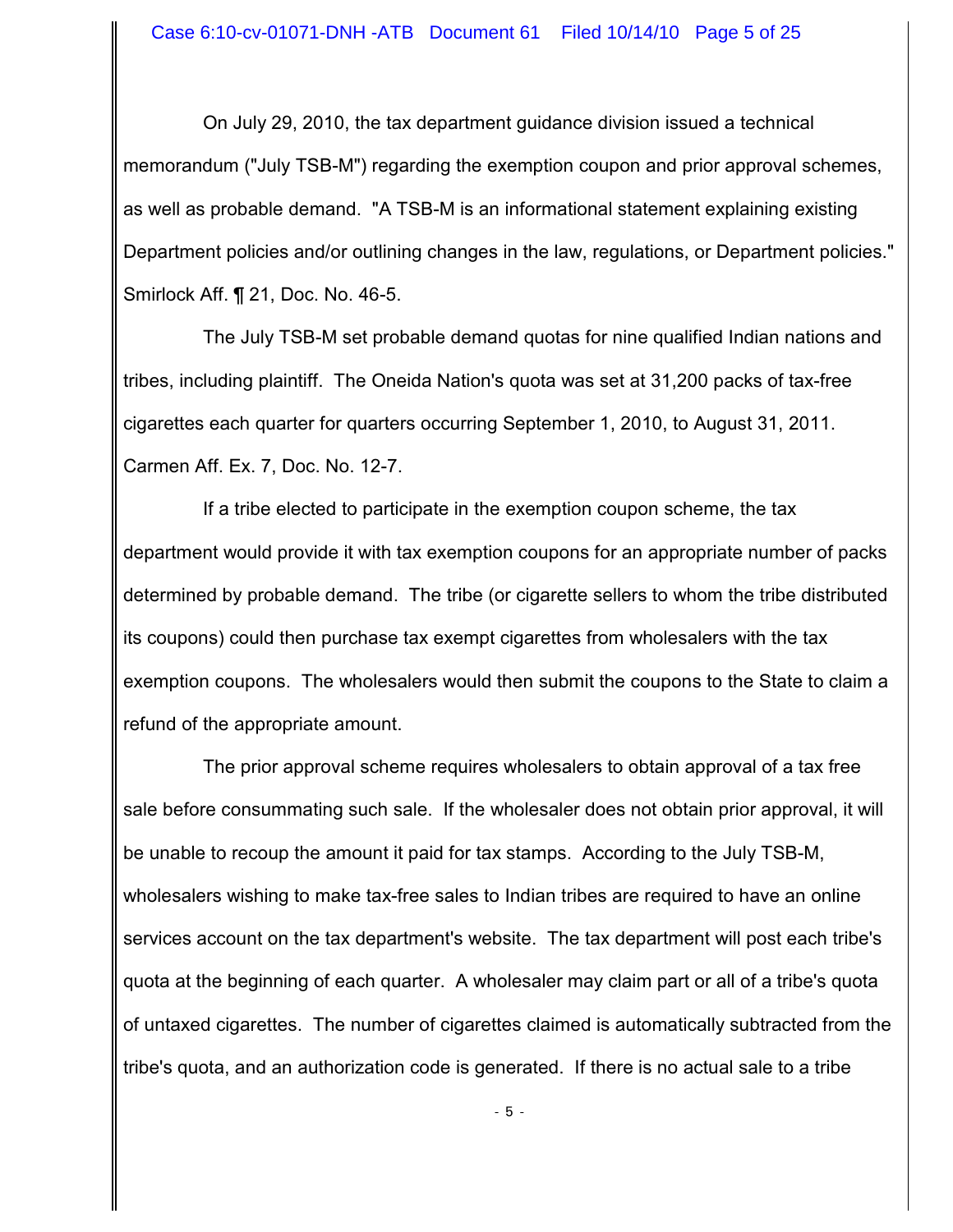within 48 hours, the "claim" disappears. However, the wholesaler may go back to the website and again claim the tribe's allotment of tax exempt cigarettes. If the cigarettes are actually sold to a tribe, the wholesaler must report that on the website. When the sale is reported, a confirmation number is issued to the wholesaler so that it can obtain a refund of the prepaid tax. According to the July TSB-M specific instructions and updates will be provided on the tax department website.

The Oneida Nation did not opt in to the coupon system, so it must use the prior approval system to obtain tax free cigarettes for its members.

According to the Oneida Nation, it keeps in inventory 80,000 cartons in order to maintain its business. The tax on this inventory amounts to about \$3.5 million. Further, the cost of borrowing the cash to pay the tax on cartons in inventory will be at least \$208,000 per year.

Various State and federal law suits were filed challenging the new law on a variety of grounds. Among them are Seneca Nation of Indians v. Paterson, No. 1:10-CV-687, and Unkechauge Indian Nation v. Paterson, No. 1:10-CV-711 ("Seneca & Cayuga<sup>2</sup> cases"), before Hon. Richard J. Arcara in the Western District of New York ("Western District"), and before Hon. Lawrence Kahn in the Northern District of New York ("Northern District"), St. Regis Mohawk Tribe v. Paterson, 8:10-CV-1026 ("St. Regis case"). Like this action, a TRO was issued in these three cases on motion of plaintiff. A two-day hearing was held on plaintiffs' motion for a preliminary injunction in the Seneca & Cayuga cases, and decision

 $2$  The Cayuga Indian Nation's motion to intervene in the case was granted in August 2010.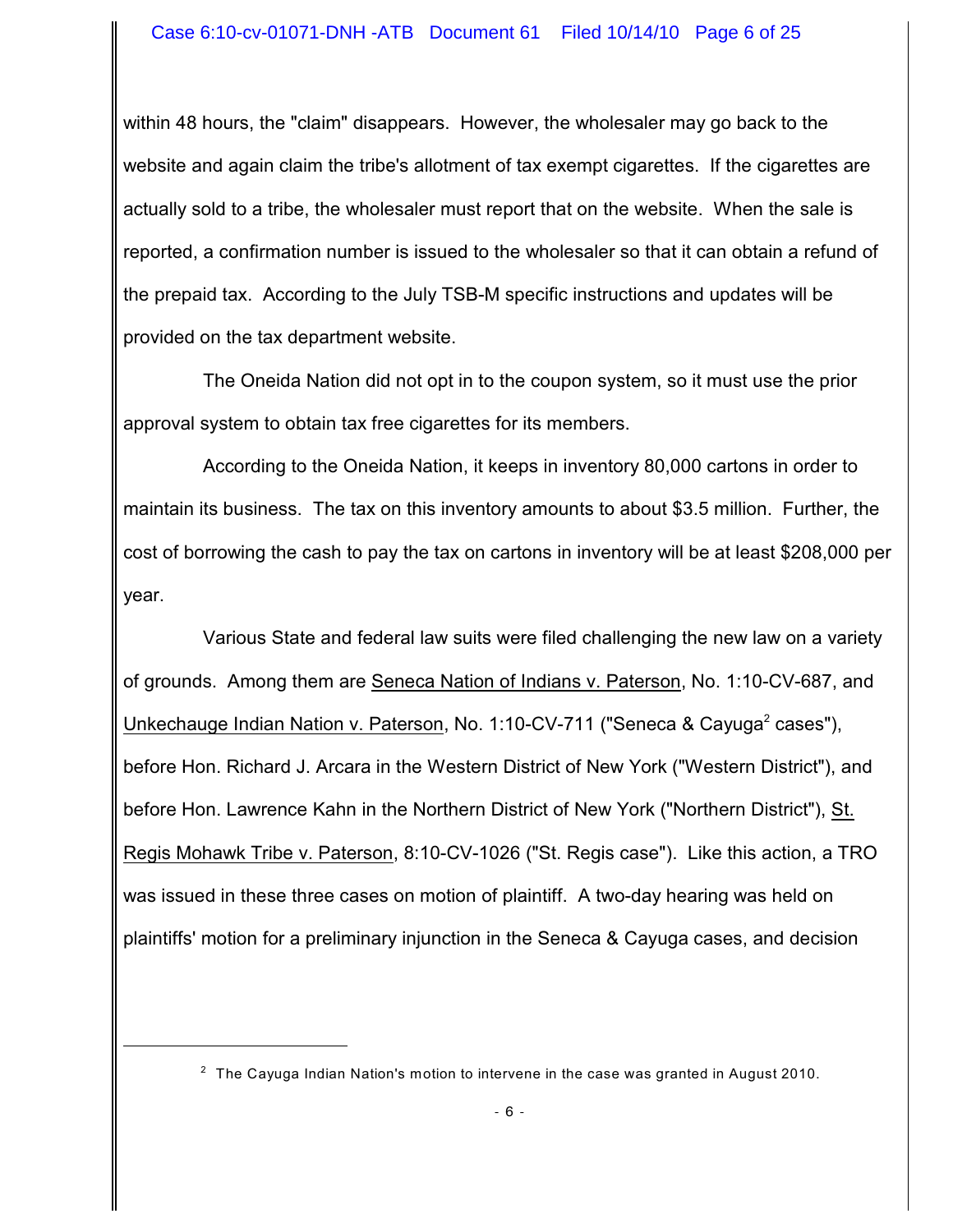was reserved. In those three cases, as in this case, the TROs were extended to October 15,

2010. On October 7, 2010, the St. Regis case was transferred to the Western District.

# **III. DISCUSSION**

## **A. Defendants' Motion to Transfer or Consolidate**

A change of venue may be ordered, at the discretion of the court, "[f]or the

convenience of parties and witnesses, in the interest of justice," to any district where it might

have been brought. 28 U.S.C. § 1404(a); Golconda Mining Corp. v. Herlands, 365 F.2d 856,

857 (2d Cir. 1966); Lappe v. American Honda Motor Co., Inc., 857 F. Supp. 222, 229

(N.D.N.Y. 1994), aff'd, 101 F.3d 682 (2d Cir. 1996). A case may only be brought in:

(1) a judicial district where any defendant resides, if all defendants reside in the same State;

(2) a judicial district in which a substantial part of the events or omissions giving rise to the claim occurred, or a substantial part of property that is the subject of the action is situated; or

(3) a judicial district in which any defendant may be found, if there is no district in which the action may otherwise be brought.

28 U.S.C. § 1391(b).

In determining whether to transfer an action, the court must consider

"[T]he convenience of the parties; the convenience of the witnesses; the relative ease of access to the sources of proof; the availability of the process to compel attendance of unwilling witnesses; the cost of obtaining willing witnesses; practical problems that make trial of a case easy, expeditious, and inexpensive; and the interest of justice."

Lappe, 857 F. Supp. at 229 (quoting Aquatic Amusement Assocs., Ltd. v. Walt Disney World

Co., 734 F. Supp. 54, 56 (N.D.N.Y. 1990)). Plaintiff's choice of forum is ordinarily given

deference, unless there is little connection between the forum and the operative facts.

Lappe, 857 F. Supp. at 229. The moving party bears the heavy burden of establishing that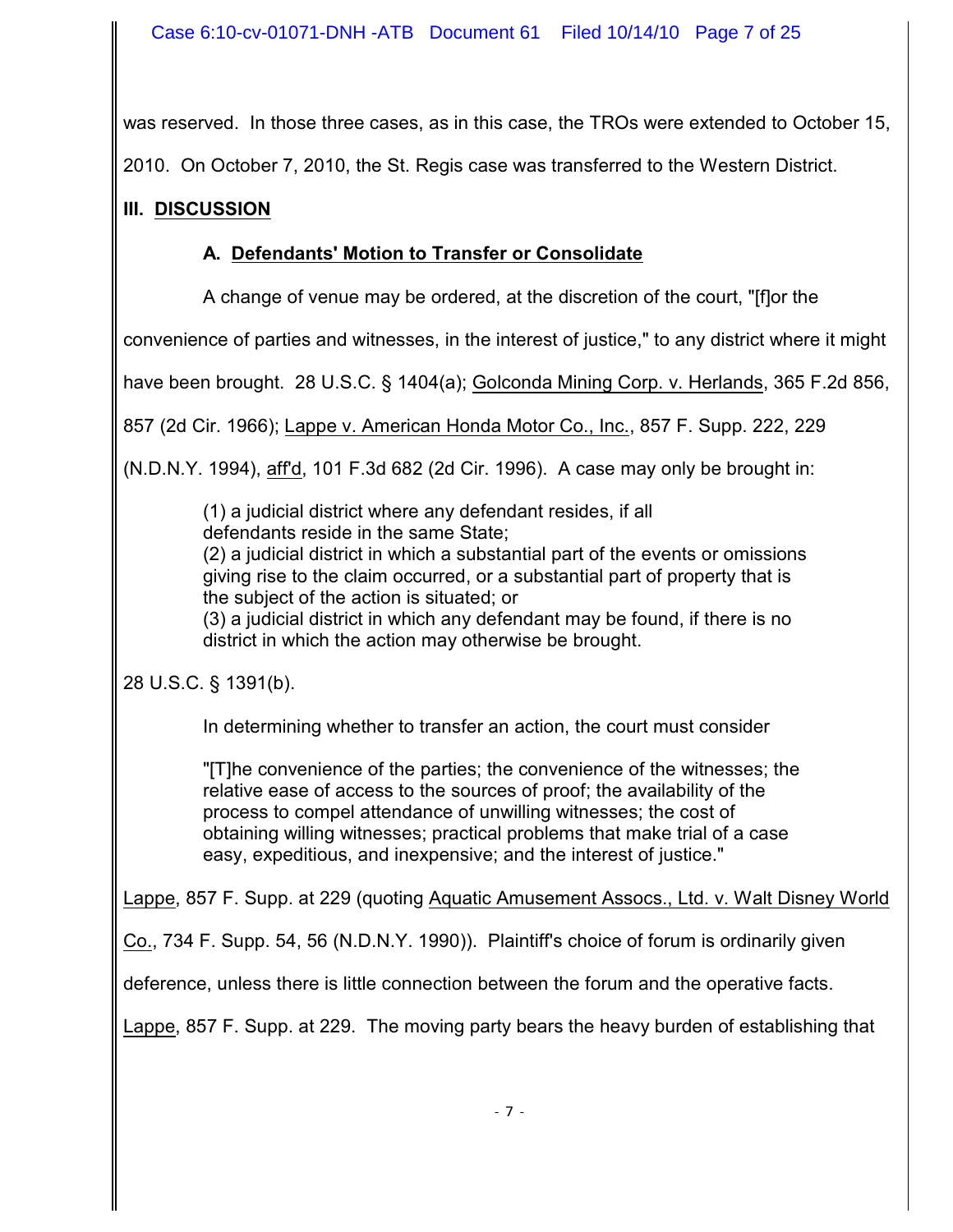the motion to transfer should be granted. Factors Etc., Inc. v. Pro Arts, Inc., 579 F.2d 215, 218 (2d Cir. 1978); Lappe, 857 F. Supp. at 229.

Defendants seek to transfer venue to the Western District. Thus, it must be determined if that is a district in which this action "might have been brought." See 28 U.S.C. § 1404(a). Defendants first argue that they may be deemed to reside in the Western District because the tax department maintains offices there and conducts significant business there, including audits and investigations related to cigarette taxation, thereby appropriately placing venue pursuant to 28 U.S.C. § 1391(b)(1). Defendants rely upon St. Regis Mohawk Tribe v. New York, 774 F. Supp. 185, 186 n.1 (S.D.N.Y. 1991) and Buffalo Teachers Federation, Inc. v. Helsby, 426 F. Supp. 828, 829-30 (S.D.N.Y. 1976) to establish their residency as state officials in the Western District.

Defendants' cited authority is unpersuasive for numerous reasons. In St Regis, the court stated, in a footnote, that "the weight of authority is . . . that a state official may have more than one residence for venue purposes when she conducts a significant amount of business in both locations." St. Regis, 774 F. Supp. at 186 n.1. Even if that statement is accurate, which has not been determined, it was made in a footnote and provided no basis for the court's holding that venue should be transferred to the Northern District of New York.<sup>3</sup> Moreover, that a state official may have more than one residence for venue purposes (again, without making such a determination), is not helpful here for analyzing whether these defendants reside, for the purposes of venue, in the Western District. Further, the case is

 $^3\,$  In St. Regis, the state defendants argued that venue was improper in plaintiff's chosen forum, and the case should be transferred to the Northern District.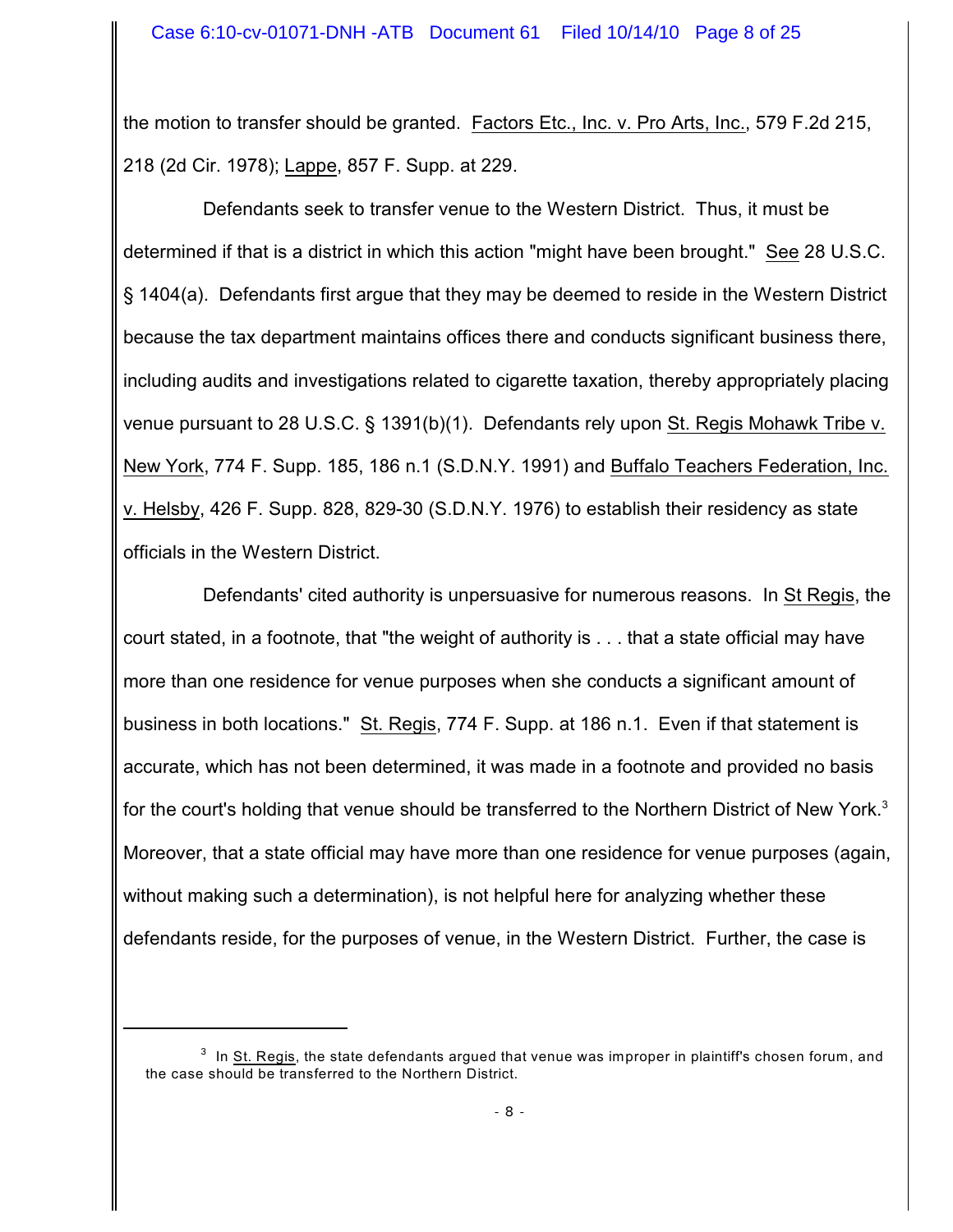from a district court in another district and is not binding here. Thus, St. Regis is not helpful to establish that venue is proper in the Western District.

Similarly, as case law from a district court in another district, Helsby is not binding in this case. In Helsby, the state defendants argued, in diametric opposition to their argument in this case, that the only proper venue for the case was in the Northern District of New York, because their residence for venue purposes was in Albany, the site of the defendants' main office. Helsby, 426 F. Supp. at 829. The Helsby Court recited the general rule that for venue purposes a government official resides in the judicial district in which his official residence is maintained, that is, where he performs his official duties. Id. The court found that in the particular circumstances of the case, given that the state agency defendant maintained an official residence in the plaintiff's chosen forum, it was proper to find that venue lay in that district. Id. at  $830<sup>4</sup>$  Defendants have failed to establish reasons why the general rule should not apply in the circumstances of this case. Moreover, neither party has cited binding authority under which this case could be excepted from the general rule. Thus, as with St. Regis, Helsby does not support defendants' assertion that venue is proper in the Western District.

Defendants also argue that a substantial part of the events giving rise to the Oneida Nation's claim occurred in the Western District, making venue there proper under 28 U.S.C. § 1391(b)(2). The defendants' single sentence of analysis on this point asserts that the Oneida Nation obtains some of its cigarettes from manufacturers and distributors that operate in the

 $4$  The court proceeded to analyze the appropriate factors and denied the state defendant's motion to transfer venue. Id.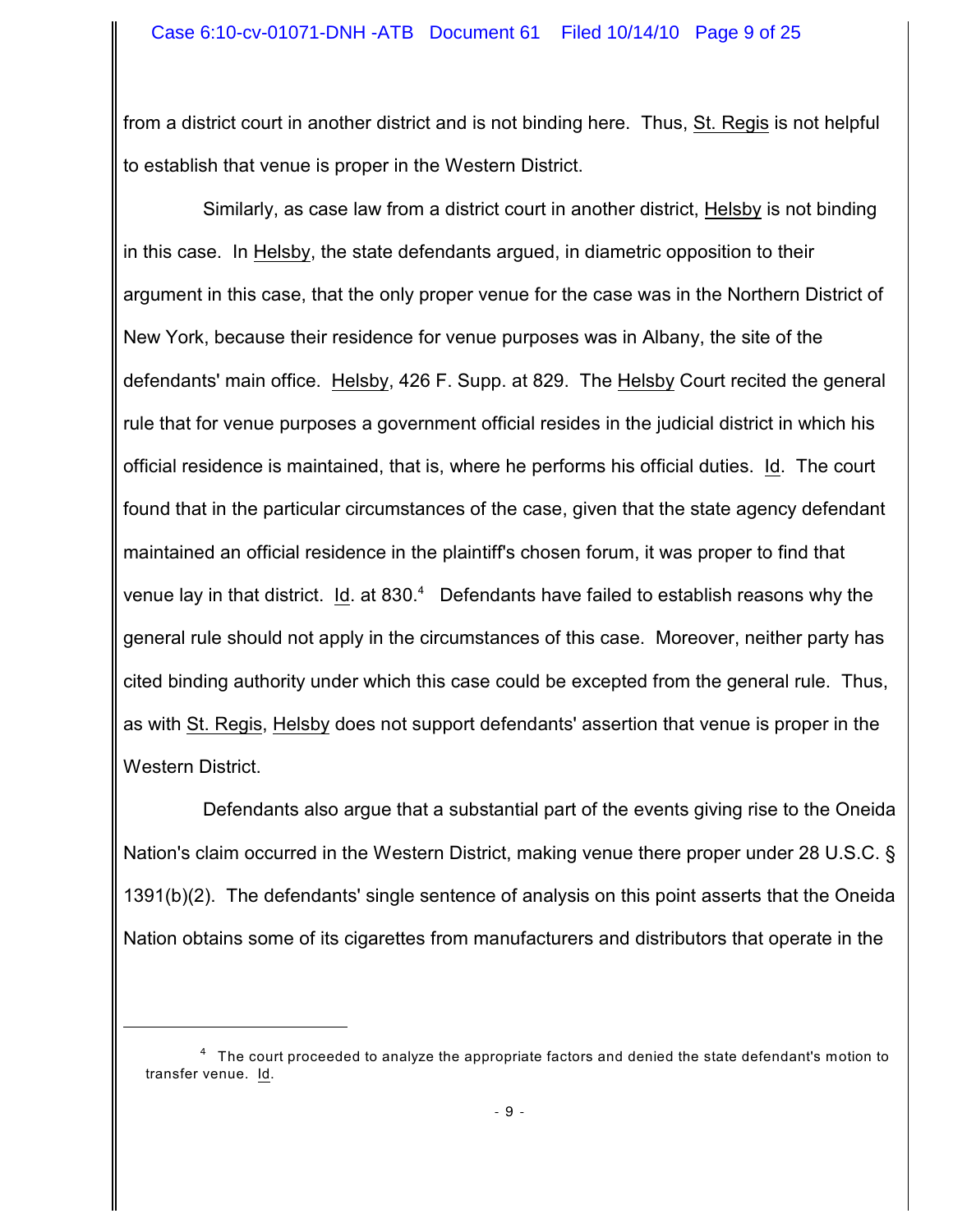Western District. That two of the Oneida Nation's distributors operate in the Western District in no way establishes that a substantial part of events giving rise to this claim occurred there.

Defendants failed to establish that venue is proper in the Western District, thereby permitting transfer pursuant to 28 U.S.C. § 1391(b). However, in order to be comprehensive, an analysis under 28 U.S.C. § 1404(a) will also be done.

The Oneida Nation and the defendants reside in this district, and the Oneida Nation's cigarette retail operations take place here. The new law was enacted and the emergency regulation and July TSB-M were promulgated in Albany within the Northern District. Plaintiff chose the Northern District, a choice that will be given deference because the operative facts have significant connection to this district. The convenience of the parties and the witnesses, as well as easy access to sources of proof, weigh in favor of maintaining the action here. There are no practical problems that would weigh against maintaining the action here. Defendants make no argument to the contrary. They argue only that strong policy considerations favor litigating related cases in the same tribunal to promote judicial efficiency, making transfer to the Western District desirable.

According to defendants, a two-day evidentiary hearing on the preliminary injunction motion in the Seneca & Cayuga cases has already been held in the Western District, the arguments in which overlap those made here. Accordingly, according to defendants, transferring venue to the Western District would conserve judicial resources, while maintaining venue here would waste judicial resources. However, although tribal sovereignty and the need to provide tax-free cigarettes for sale to members are at issue both here and in the Seneca & Cayuga cases, the factual background and legal issues are fundamentally different.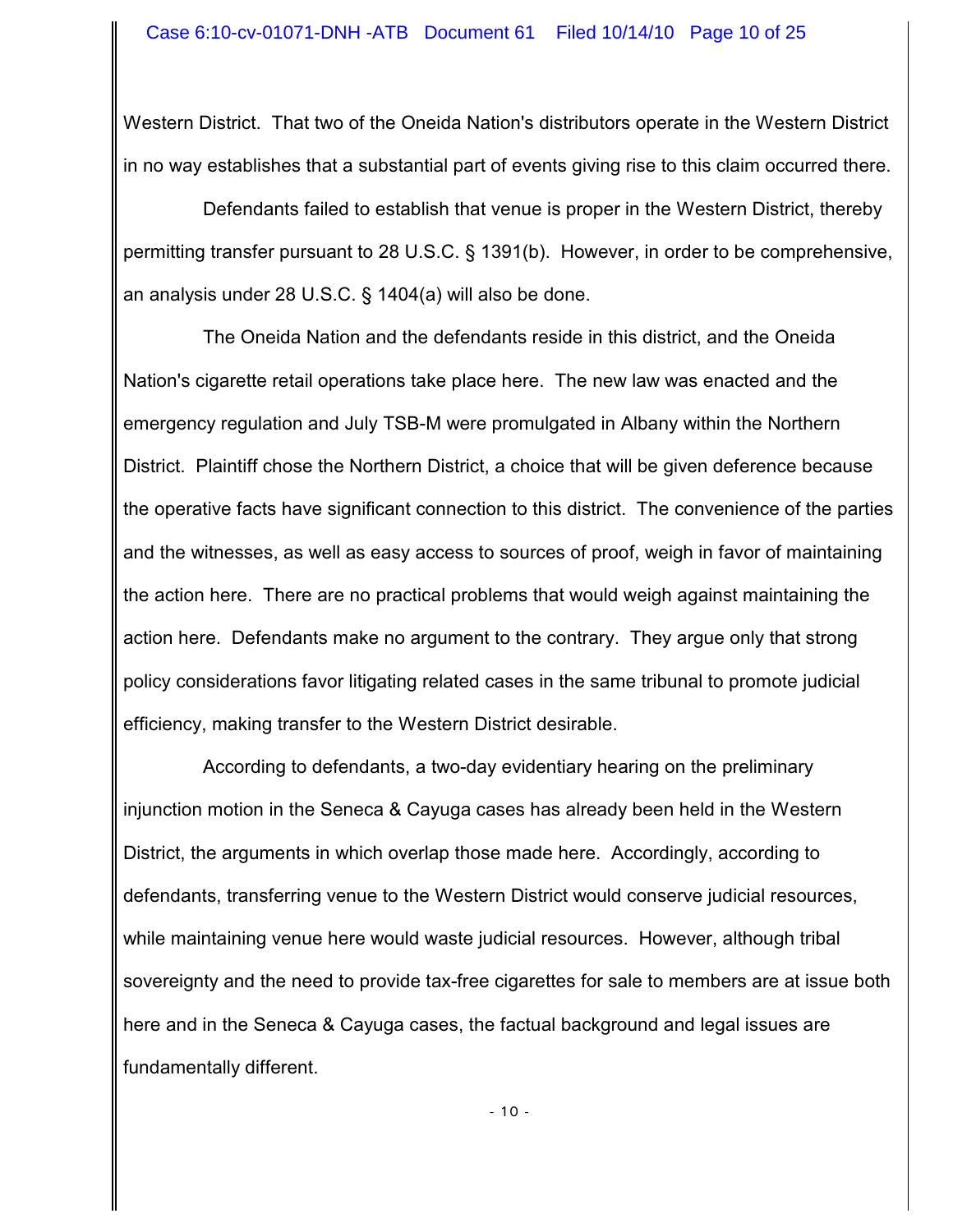In the Seneca & Cayuga cases the majority of the cigarette retailers are privately owned, not operated by the tribes. In this case, the Oneida Nation owns and operates the retail outlets. Major issues in the Seneca & Cayuga cases are that the tribes have a significant governmental interest in successfully regulating the cigarette retailers; the revenue from their own stamping fee provides essential services to members; and their retailers' internet, telephone, interstate, and mail order sales, which make up a substantial part of the market, are not adequately addressed by the new law. In fact, the Unkechauge Indian Nation argues that the tribe's only revenue is derived from its tax on cigarette sales. None of these issues are involved with this case. Moreover, the Oneida Nation claims that the new law unlawfully imposes a significant burden upon it by requiring prepayment of the tax, a claim not made in the other cases. The Oneida Nation has requested directed mediation which has not been requested by any of the tribes in the other cases.

Additionally, although an evidentiary hearing was held in the Seneca & Cayuga cases, the parties in this action agreed that the preliminary injunction motion could be determined on the law without taking evidence. However, the Oneida Nation, not a party to the Seneca & Cayuga cases, did not have notice and an opportunity to be heard at the evidentiary hearing in the Western District, clearly implicating its due process rights. If this case were transferred to the Western District an additional proceeding would be required in order to permit the Oneida Nation to present arguments on its claims, divergent from those of the other tribes, and in order to provide the Oneida Nation the process it is due under the Constitution.

While on its face it appears that it would promote judicial efficiency to transfer and consolidate all of the cases challenging the new law, upon closer examination it becomes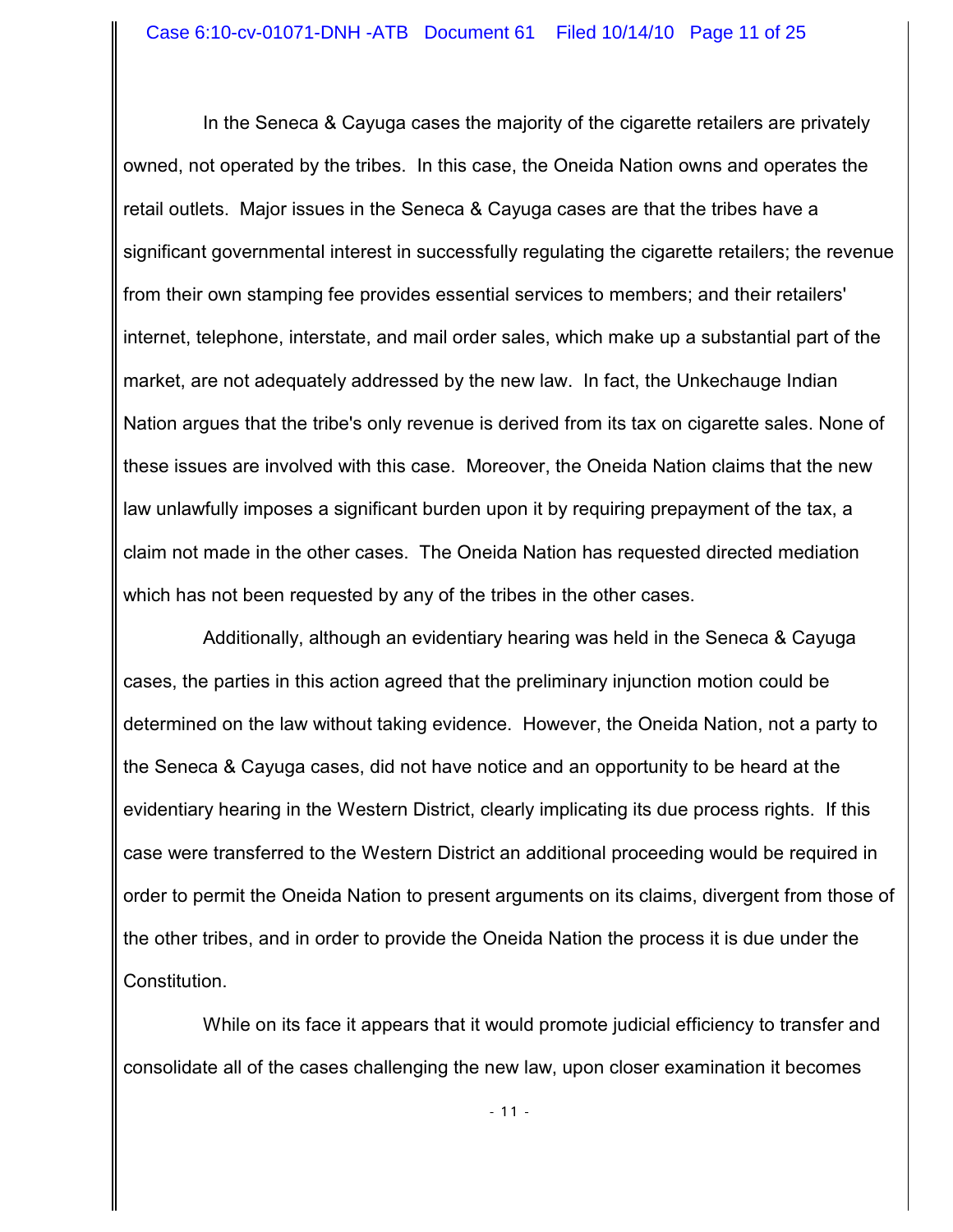apparent that there would be minimal if any economies that would result from transfer. Having the St. Regis case transferred to the Western District does not affect the analysis, because it would be inappropriate to consolidate the Oneida Nation and the St. Regis cases.

 Actions may be consolidated if they involve a common question of law or fact. Fed. R. Civ. P. 42(a). Whether to consolidate cases is within the broad discretion of the court, taking into consideration concerns of efficiency balanced against the possibility of confusion and prejudice. Kelly v. Kelly, 911 F. Supp. 66, 69 (N.D.N.Y. 1996). The moving party has the burden of establishing that efficiency to be gained by consolidation outweighs potential delay or prejudice. Transeastern Shipping Corp. v. Indian Supply Mission, 53 F.R.D. 204, 206 (S.D.N.Y. 1971).

Defendants argue that both the St. Regis case and this action involve common questions of law and fact. While, as defendants point out both actions challenging the new tax law involve tribal sovereignty and providing tax-exempt cigarettes to members, there are many more differences. Factually, the St. Regis Mohawk tribe has highly regulated the cigarette retail outlets operating on its reservations. It requires minimum pricing, and retailers must affix a tribal tobacco fee stamp that they purchase from the tribe. The revenue generated by the tobacco fee helps the tribe operate its law enforcement, compliance, sanitation, fire department, education, health, and environmental services. In contrast, the Oneida Nation itself operates its retail outlets, and there is no issue about any tax stamp-type fee or depriving the Oneida Nation of essential services due to decreased revenue from cigarette sales.

As to the law, the St. Regis Mohawks challenge the coupon scheme, arguing that it would require an elaborate allocation regulation by the tribe, and that a referendum would be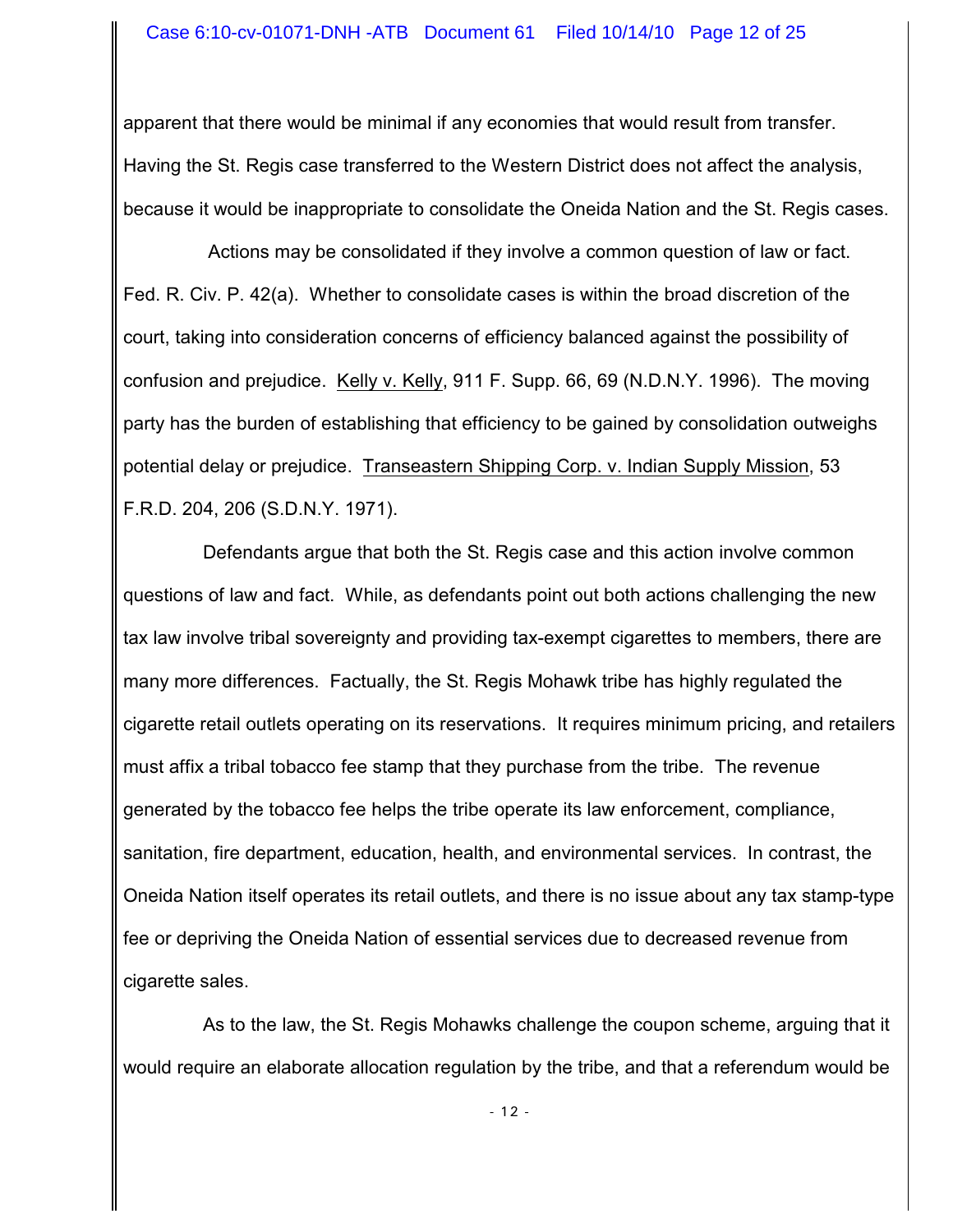required to even elect to participate in the coupon scheme. No such arguments are made by the Oneida Nation. The St. Regis Mohawks challenge the prior approval system arguing mainly that the system could be manipulated by retailers by reselling cigarettes on reservations that have a lower quota. In contrast, the Oneida Nation's argument regarding the quota system pertains mainly to the potential manipulation by wholesalers. Claims in the St. Regis case include a violation of self-government claim of coercion to adopt the coupon system, and a supplemental state law claim alleging violation of state law with regard to the coupon scheme. No such claims were brought by the Oneida Nation. The St. Regis Mohawks seek injunctive and declaratory relief as to all New York tribes. The Oneida Nation seeks relief only as to itself. Contrary to defendants' assertion, there is not a significant overlap in the law and facts of the two cases.

Finally, in this case the Oneida Nation has sought directed mediation, which has not been requested in the St. Regis case. Moreover, none of the parties in the Seneca & Cayuga cases have requested court-approved mediation. Thus, should mediation be granted, the procedural posture of the this case and those currently in the Western District would be wholly different.

Given the differences in the law and facts just recited, most of the papers the parties submit would not be duplicative. Further, oral arguments would be minimally duplicative, and the potential for the need to present witnesses multiple times is not great. Given the lack of similarity in the factual circumstances of the cases and the fundamental difference in the claims presented, there is significant risk of confusion and prejudice. There is also potential for a divergent procedural posture that could result in delay in either case. Defendants have not met their burden of establishing that potential gained efficiencies

- 13 -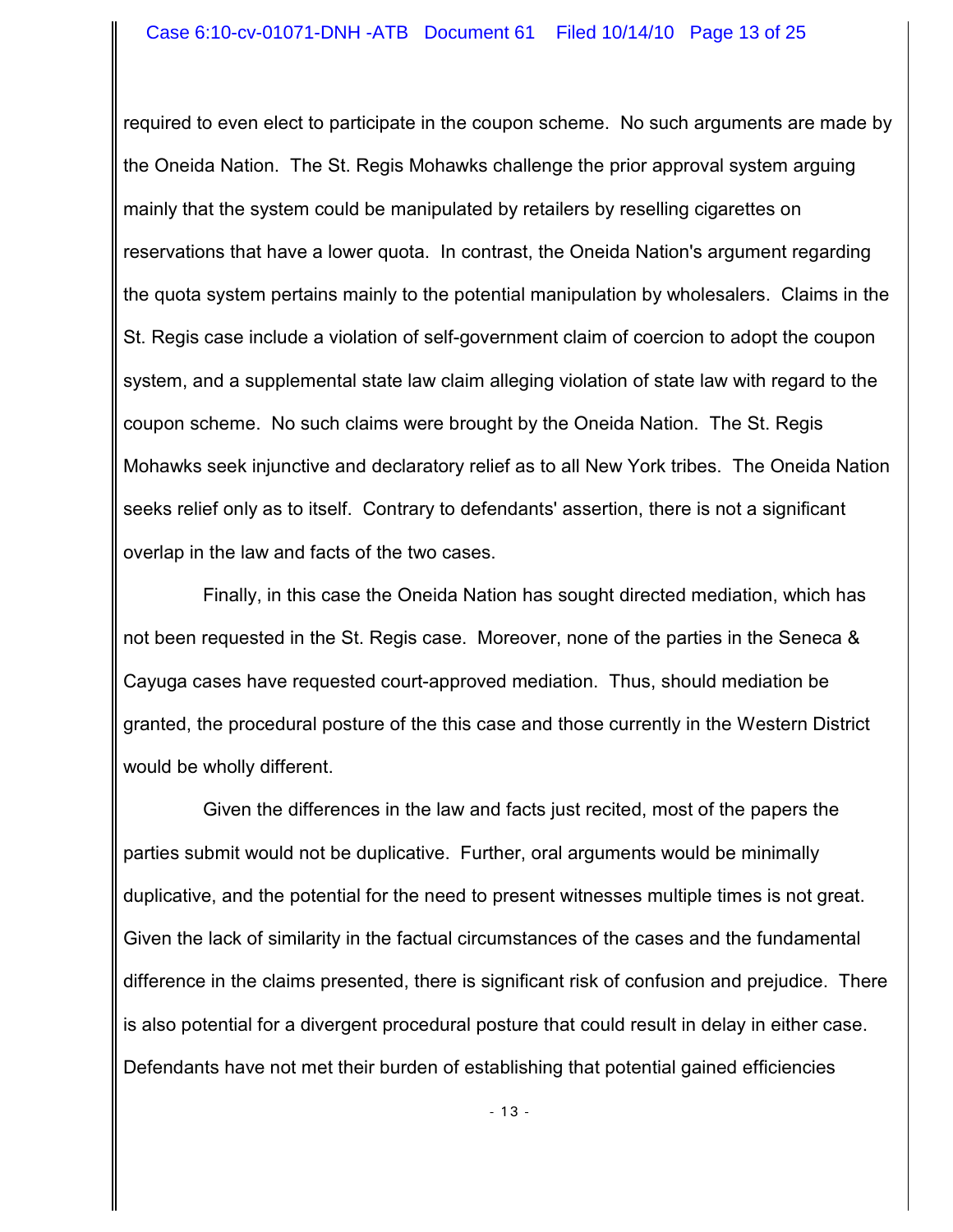outweigh possible delay and prejudice. Thus, it would be improper to consolidate this case with the St. Regis case, and nothing would be gained by transfer to the Western District.

Venue is not proper in the Western District. Even if venue were proper there, defendants have not established that for the convenience of parties and witnesses, and in the interest of justice, venue should be transferred. Moreover, there is a substantial connection between the operative facts of this case and the Northern District, and virtually no connection with the Western District. Therefore, deference must be given to the Oneida Nation's choice of forum--the Northern District of New York. It would be inappropriate to consolidate this action with the St. Regis case; therefore, transfer of the St. Regis case to the Western District does not affect the result that defendants failed to meet their burden of establishing that transfer is appropriate. Thus, the case will not be transferred.

## **B. Preliminary Injunction**

## **1. Standard**

A party must establish irreparable harm and a likelihood of success on the merits to be entitled to an injunction enjoining the application of a government regulation. Grand River Enterprise Six Nations, Ltd. v. Pryor, 481 F.3d 60, 66 (2d Cir. 2007) (per curiam). Further, the movant must establish that "the balance of equities tip[] in [its] favor, and that an injunction is in the public interest. Winter v. Natural Res. Def. Council, Inc., U.S. , 129 S. Ct. 365, 374 (2008).

## **2. Irreparable Harm**

An Indian tribe suffers irreparable harm where a state statute or rule "create[s] the 'prospect of significant interference with [tribal] self-government.'" Prairie Band of Potawatomi Indians v. Pierce, 253 F.3d 1234, 1250 (10th Cir. 2001) (quoting Seneca-Cayuga

- 14 -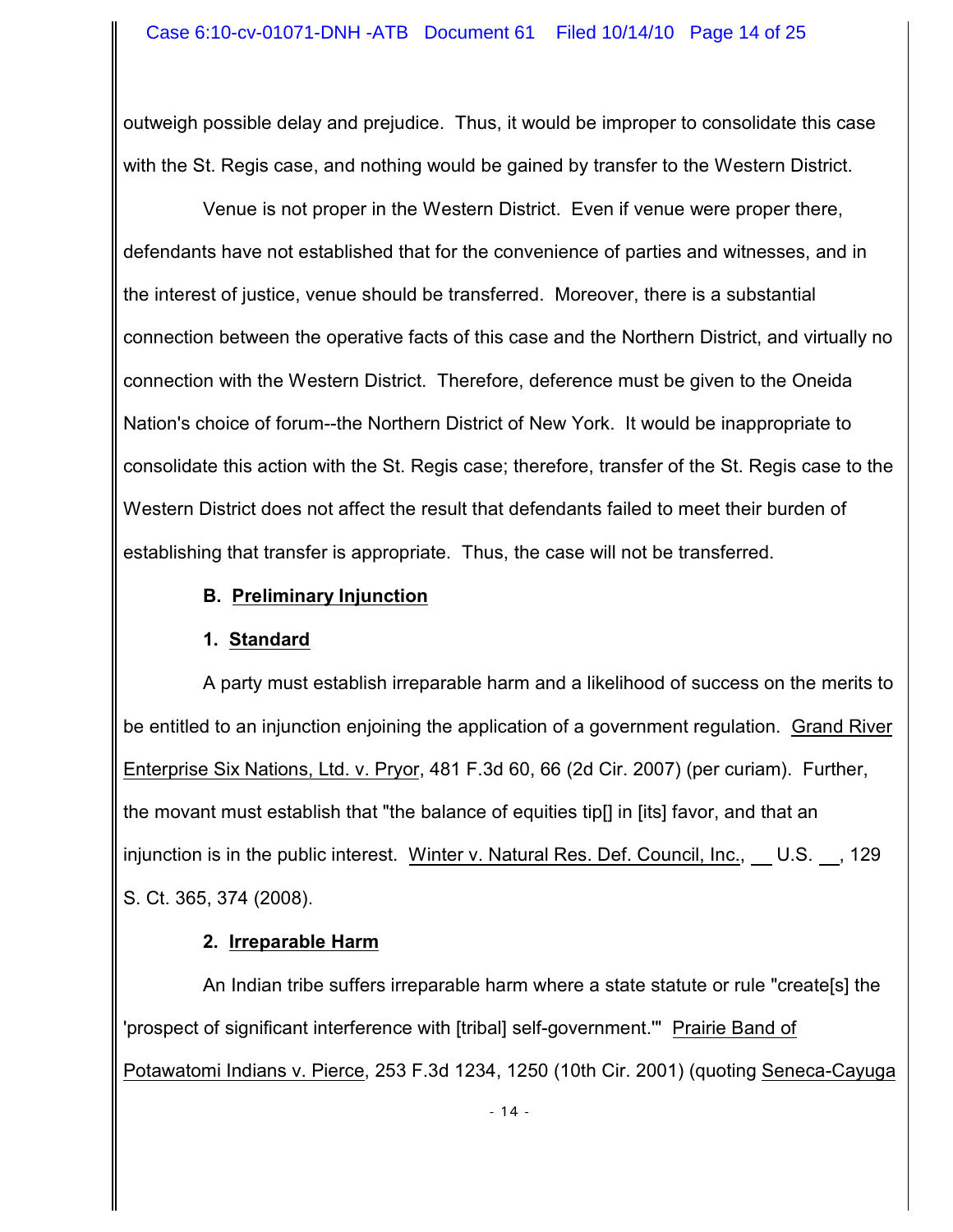Tribe of Okla. v. Oklahoma, 874 F.2d 709, 716 (10th Cir. 1989)). Further, when harm cannot be compensated for in money damages, irreparable harm is established. Id. at 1251. "[H]arm to tribal self-government [is] not easily subject to valuation" for which monetary compensation can obtained, therefore such harm is irreparable. See id. This is compounded when a tribe may be barred by sovereign immunity from recovering money damages from a state. Id.

The new law requires all wholesalers to purchase and affix tax stamps on every pack of cigarettes they sell. The wholesaler then passes on the cost of the tax to the purchaser, in this case the Oneida Nation. This scheme in effect requires the Oneida Nation to pay the tax, and be out-of-pocket for that amount until the retail sale is made. Taxing the plaintiff in this manner is unconstitutional. See Attea, 512 U.S. at 64, 114 S. Ct. at 2030.

According to the plaintiff, in order to maintain an adequate level of inventory to continue its non-member retail business it would be required to pay out almost \$3.5 million. Requiring the Oneida Nation to, in effect, pay the tax out of tribal funds impinges upon the Oneida Nation's tribal sovereignty because, as a sovereign nation, it is not subject to taxation by the state. Further, requiring the Oneida Nation to pay out such a large amount of money impinges upon its ability to operate its business, a fundamental part of sovereignty and selfgovernance.

The defendants argue that it is the wholesaler that has paid the tax, and what the plaintiff will be required to pay is merely the increased cost of cigarettes due to the tax. However, where there is an untaxable entity such as an Indian tribe in the distribution chain, the transaction is not taxable prior to the point of sale. See Washington v. Confederated Tribes of Colville Indian Reservation, 447 U.S. 134, 143 n.9, 100 S. Ct. 2069, 2075 n.9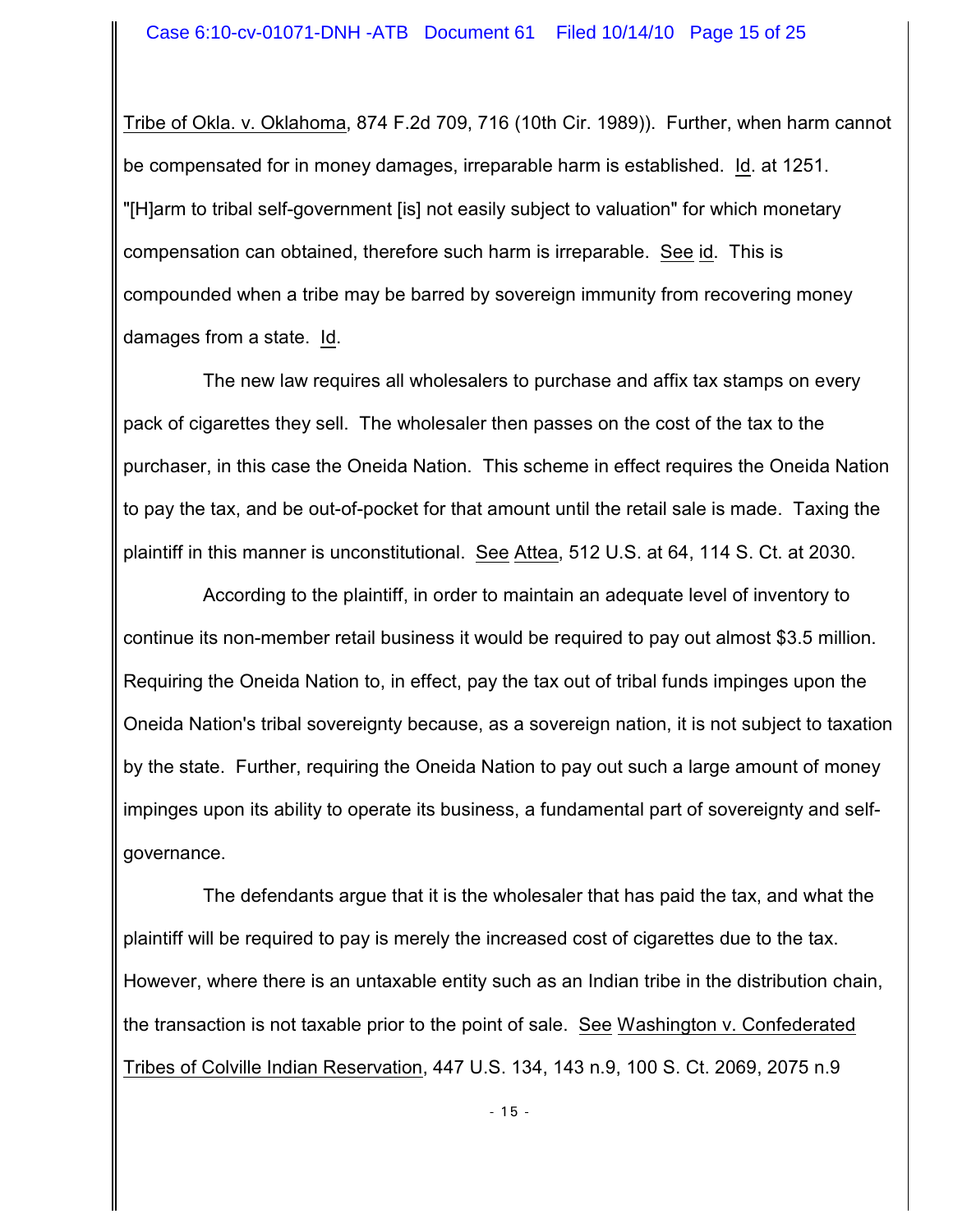(1980) (accepting that "the first taxable event is the use, consumption, or possession by the non-Indian purchaser," rather than at some point earlier in the chain of distribution, because the tribe or its members could not be constitutionally subjected to such tax).

These impingements upon the Oneida Nation's tribal sovereignty, self-government, and constitutional rights, cannot be compensated for in money damages. Moreover, even if the impingements could be valued at some monetary amount, plaintiff cannot bring an action against the State to recoup monetary damages it suffers. Thus, the harm from permitting the State to enforce its new tax law will be irreparable to the Oneida Nation.

#### **3. Likelihood of Success on the Merits**

A state may only impose upon a tribe a "minimal burdens reasonably tailored to the collection of valid taxes from non-Indians." Attea, 512 U.S. at 73, 114 S. Ct. at 2036. Plaintiff can establish a likelihood it will be successful on the merits by establishing that New York's new tax scheme will impose more than minimal burdens upon it and that the burden upon it is not reasonably tailored.

In order to obtain cigarette inventory to continue its established retail business, the Oneida Nation will be required to pay the tax on approximately 80,000 cartons, amounting to about \$3.5 million. Paying the tax through the wholesaler to the State does not alter the fact that the plaintiff must pay out \$3.5 million in order to continue its retail cigarette business. Further, even after the initial outlay is indemnified through retail sales to non-members, the \$3.5 million will continue to be an amount outstanding to maintain necessary inventory levels.

Continuing to fund the \$3.5 million outlay from the tribe required under the new law to continue its business will cost the Oneida Nation at least \$208,000 per year, every year. Further, as the State continues to increase the amount of the tax, the cost to carry the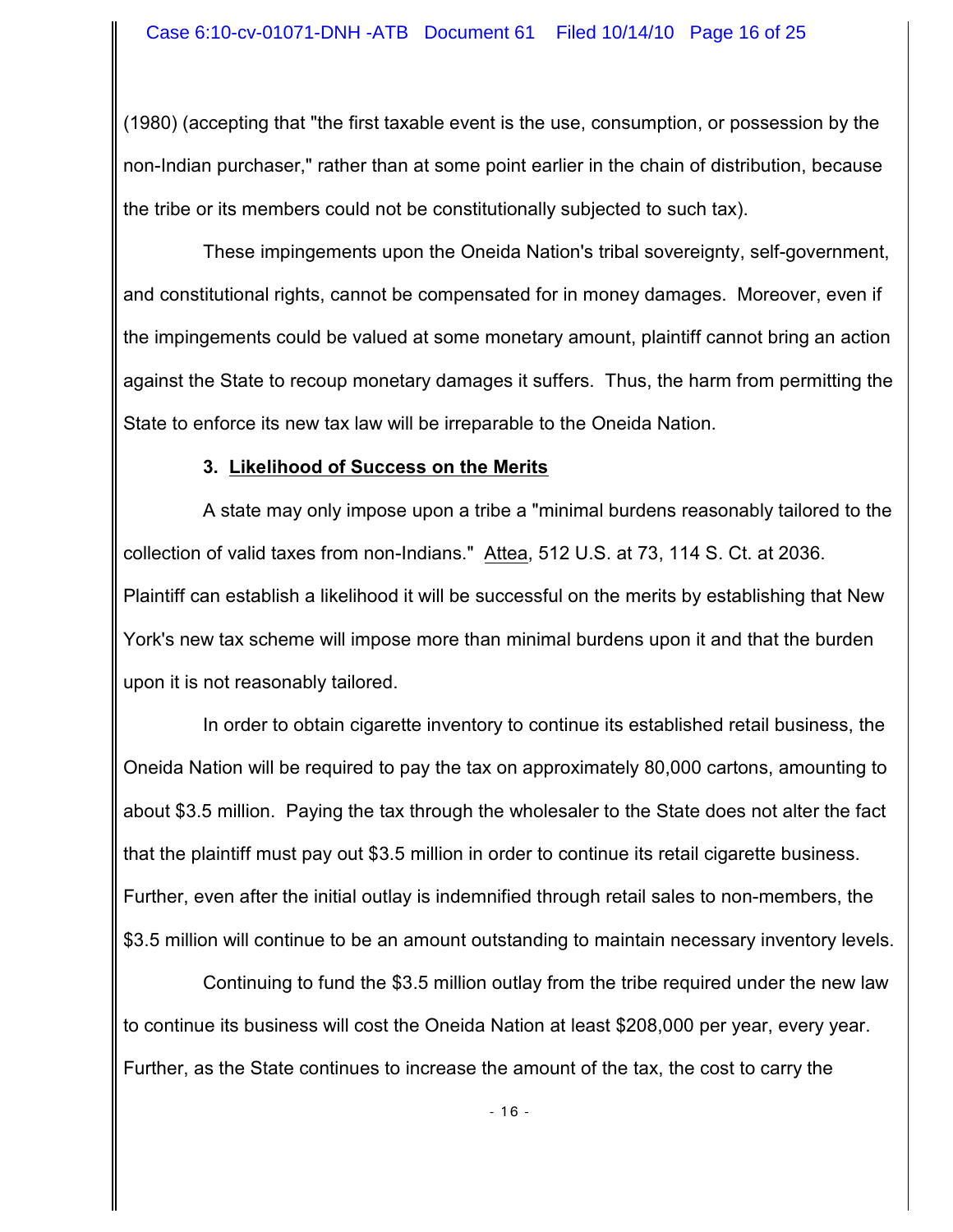inventory, as well as the continuing price of financing that cost, will rise. It cannot be said that \$3.5 million or more imposes only a minimal burden upon the Oneida Nation.

Further, the prior approval scheme does not assure adequate availability of untaxed cigarettes for consumption by members and the Oneida Nation. The new law contained no provision for how a wholesaler would obtain prior approval, how the tax division will provide such approval, or how wholesalers request and receive refunds of the purchase price of the tax stamp. Although the regulations and July TSB-M provide that a tribe's allotment meeting the amount of probable demand will be posted to the website at the beginning of each quarter, there is no provision that would prevent a wholesaler from claiming all of that allotment without a sale to the plaintiff, thereby preventing the Oneida Nation from obtaining tax-free cigarettes for its and its members use.

Such a system is ripe for manipulation by wholesalers, and actually incentivizes wholesalers to claim the Oneida Nation's allotments in order to leverage for a higher sales price to the plaintiff. It also would allow a wholesaler, especially one who sells mostly or completely to non-Indian retailers, to monopolize the Oneida Nation's allotment to prevent tax-free sales forcing members to purchase taxed cigarettes at non-Indian retailers for their own consumption. It has no mechanism to prevent similar monopolization of the plaintiff's allotment fueled by anti-Indian sentiments.

Defendants contend that the requirement for wholesalers who have claimed a tribe's allotment to verify a sale to the tribe within 48 hours will prevent any manipulation or monopolization. However, even if a wholesaler does not verify a sale within 48 hours to the tribe whose untaxed cigarettes it has claimed, nothing prevents that wholesaler from immediately re-claiming that tribe's allotment immediately upon expiration of the 48 hours.

- 17 -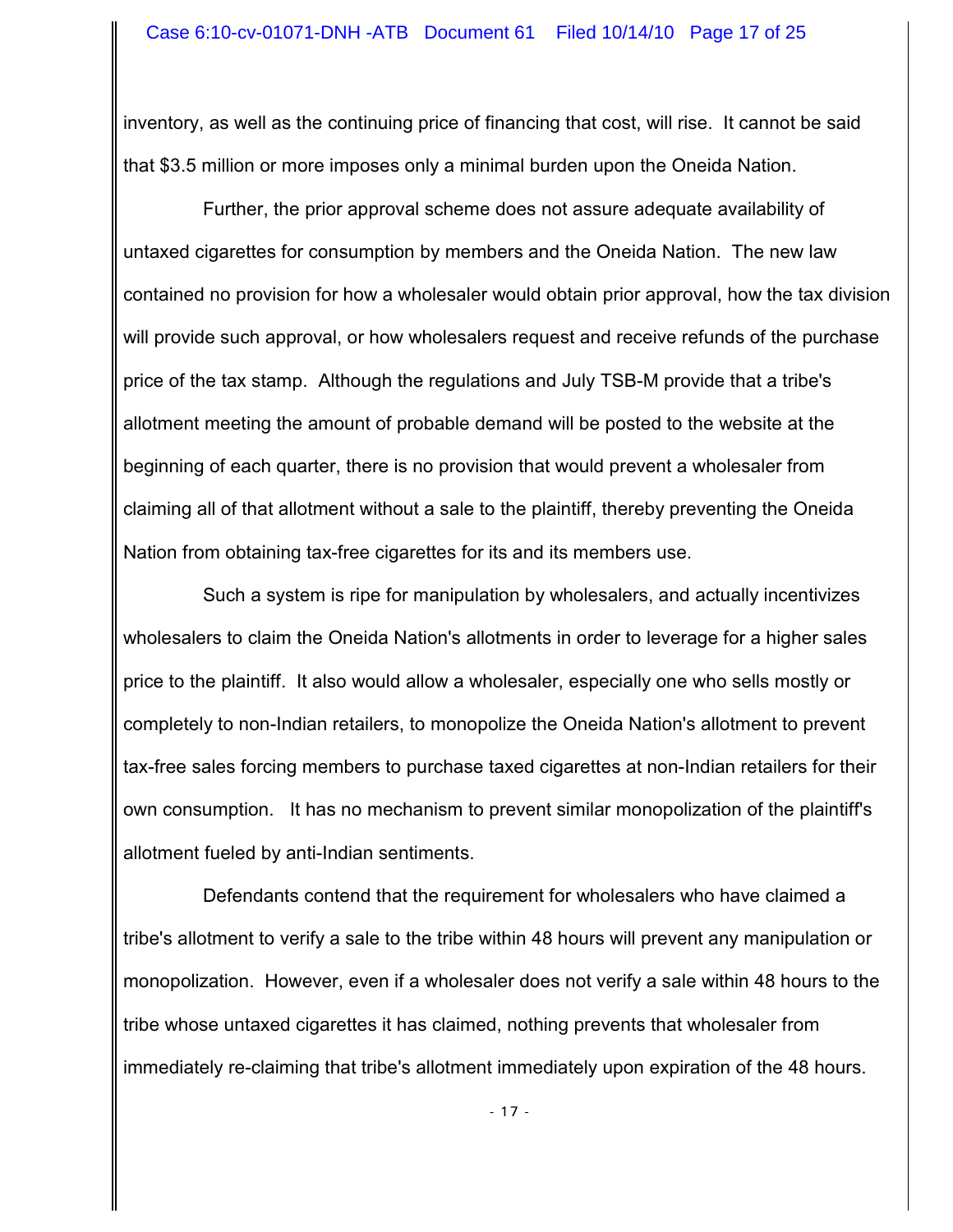Therefore, this argument does not negate the Oneida Nation's showing of a substantial burden imposed upon it by threatening its right to obtain tax-free cigarettes.

The new law not only imposes a significant financial burden upon the Oneida Nation, it further burdens plaintiff by not protecting the right to have available tax-free cigarettes for members and itself, as required by law. The Oneida Nation has established that the new law imposes more than a minimal burden upon it.

In addition, plaintiff points to section 471-a of the New York Tax Law to establish that the new law is not reasonably necessary to enforce payment of the State cigarette tax. Section 471-a imposes a cigarette use tax<sup>5</sup> and requires the user to remit the tax to the State within twenty-four hours of when liability for the tax accrued. N.Y. Tax Law § 471-a (McKinney Supp. 2010). Thus, New York already has a valid law providing for payment of cigarette taxes by non-member on-reservation cigarette purchasers. Given that this law is already in effect and could be enforced by the State, the new law is unnecessary. See Colville, 447 U.S. at 150-51, 100 S. Ct. at 2080 (explaining that the legal incidence of the tax at issue in Moe was upon the purchaser, who may be "'willing to flout his legal obligation to pay the tax'" (quoting Moe v. Confederated Salish & Kootenai Tribes of Flathead Reservation, 425 U.S. 463, 482, 96 S. Ct. 1634, 1645 (1976))).

The significant burdens imposed upon the Oneida Nation by the new law, including violation of its right to be free from taxation by the State, are not reasonably necessary to collect the cigarette tax. Therefore, plaintiff has established a likelihood of success on the merits.

 $5$  Exemptions are provided from the use tax when the tax is paid at the retail level, if the use is otherwise tax exempt, and on a limited number if cigarettes brought into New York from elsewhere. Id.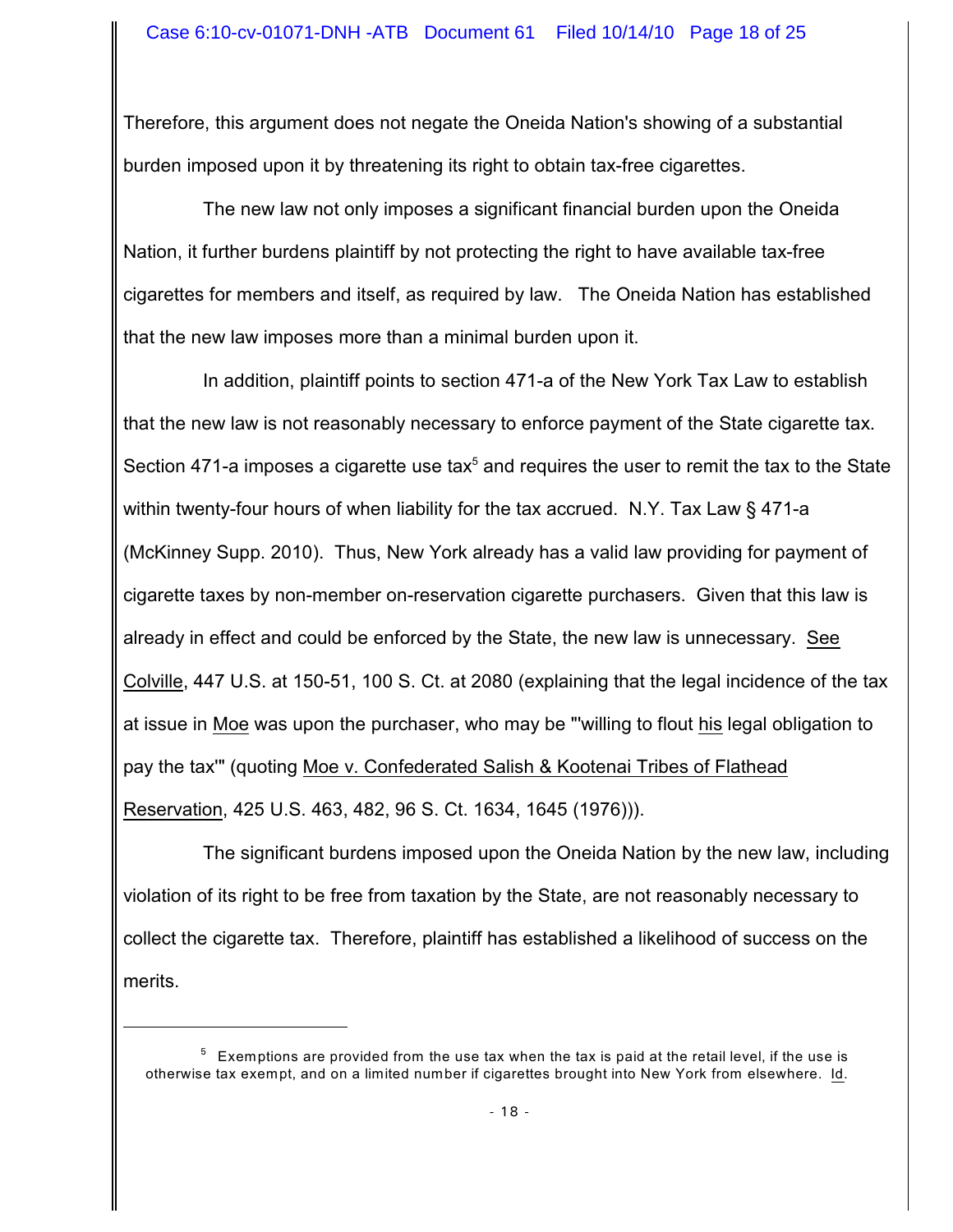Defendants argue that Attea and its precursors Colville and Moe compel a finding that the new law does not impose an undue burden upon plaintiff.

To the extent relevant here, at issue in Colville was a cigarette excise tax of \$1.60 per carton, which the challenged Washington state law required retailers, including tribal retailers, to collect. Colville, 447 U.S. at 141, 100 S. Ct. at 2075. The Colville Court explained that under Moe minimal burdens (i.e., collection and recordkeeping) could be imposed upon tribal member retailers in order to collect a state tax on sales to non-members. Id. at 151, 100 S. Ct. at 2080 (citing Moe, 425 U.S. at 482, 96 S. Ct. at 1645). Under New York's new law the Oneida Nation would be required to pay the tax of \$43.50 per carton, rather than just collect the tax and keep records of it as was the case in Moe. Id.

In Colville, the Court found that the tribe's imposition of its own tax on cigarette sales, exercising its power to self-govern, did not pre-empt the imposition of a tax on cigarette sales to non-members imposed by the state nor require the state to give credit for the tribal tax. Id. at 156-59, 100 S. Ct. at 2081-84. The Court further found that the state did not impinge upon the tribe's right to self-government by taxing sales to non-members, because the taxes were imposed upon non-members. Id. at 161, 100 S. Ct. at 2085. Finally, the Court found that the state's off-reservation seizure of unstamped cigarettes was justified by its interest in enforcing collection of the taxes, because the tribe refused to collect and remit the taxes. Id. at 161-62, 100 S. Ct. at 2085.

Thus, neither Colville nor Moe involved a state tax scheme that required a tribe to pre-pay taxes on cigarettes sold to non-members. As the Court stated in Moe, "the State may require the Indian proprietor simply to add the tax to the sales price and thereby aid the State's collection and enforcement thereof." Moe, 425 U.S. at 483, 96 S. Ct. at 1646. In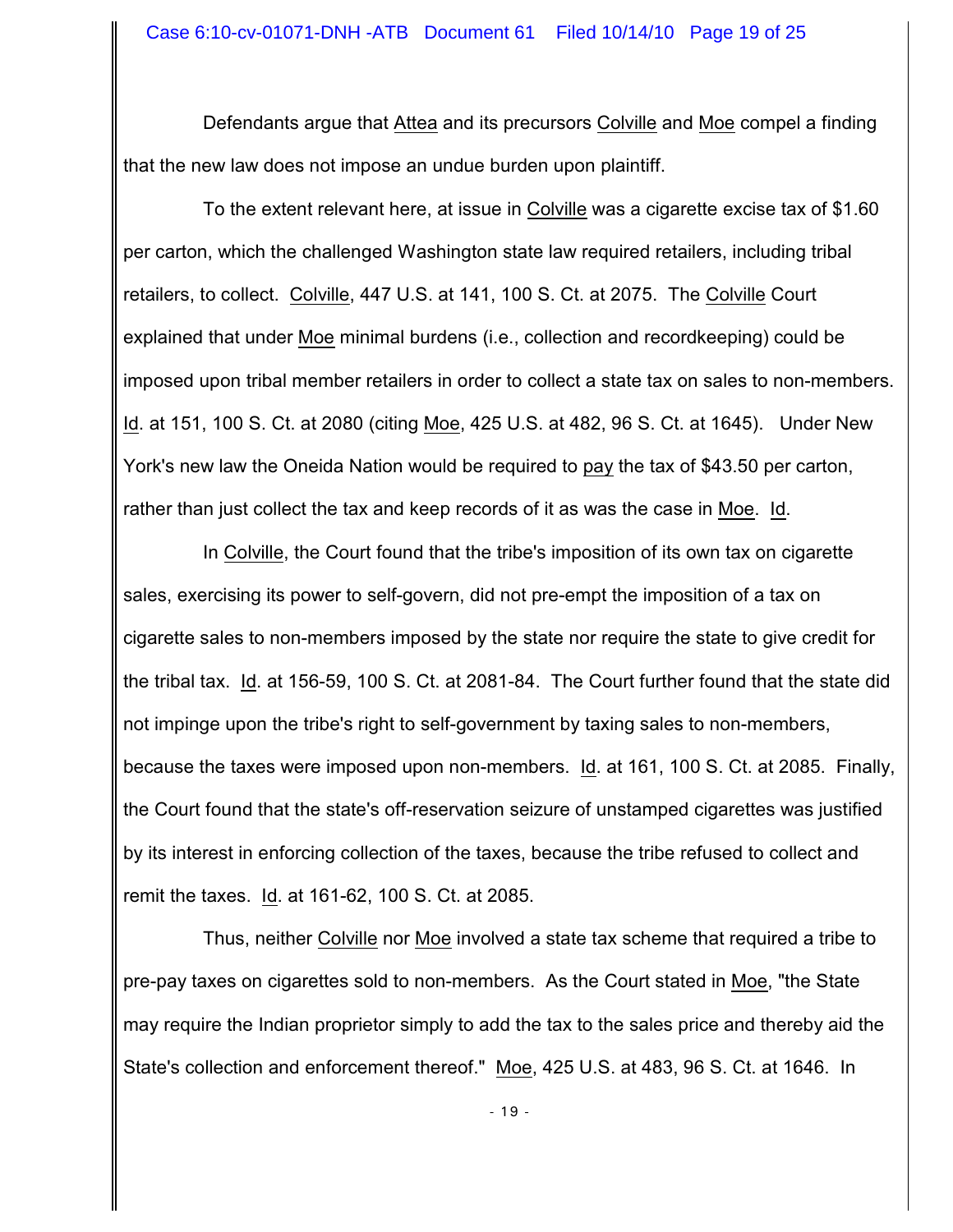contrast, here New York purports to require the Oneida Nation to pre-pay approximately \$3.5 million in taxes. Moreover, assuring adequate availability of non-taxed cigarettes for members and an alternative collection method for sales to non-members are at issue here but were not raised or at issue in Moe or Colville. Therefore, these cases do not dilute likelihood of success on the merits established by plaintiff.

#### **4. Balance of Equities and Public Interest**

The Oneida Nation has a very strong interest in retaining its sovereignty and rights of self-governance. See White Mountain Apache Tribe v. Bracker, 448 U.S. 136, 143, 100 S. Ct. 2578, 2583 (1980). The federal government also has a strong interest in "promoting tribal self-sufficiency and economic development" of the plaintiff. See id., 100 S. Ct. at 2583-84. New York's interest in regulating tribal conduct on a reservation is minimal, while its interest in regulating non-members' conduct on-reservation is stronger. See id. at 144, 100 S. Ct. at 2584. Although New York may have an interest in obtaining revenue, injunctive relief will maintain the status quo, not reduce the State's revenue. In addition, the Oneida Nation would suffer irreparable harm should an injunction not issue, tipping the scales of equity in its favor. Thus, in balancing the equities, the Oneida Nation's interests prevail.

It is also in the public interest to protect the Oneida Nation's sovereignty and rights of self-governance, and prevent any potential violation of federal law. According to defendants it is contrary to the public interest to allow non-members to violate the law by purchasing untaxed cigarettes on the reservation. However, the State's policy of forbearance--not enforcing collection of tax on such sales--was its own choice and has been in effect for many years despite valid laws requiring such collection. The State has been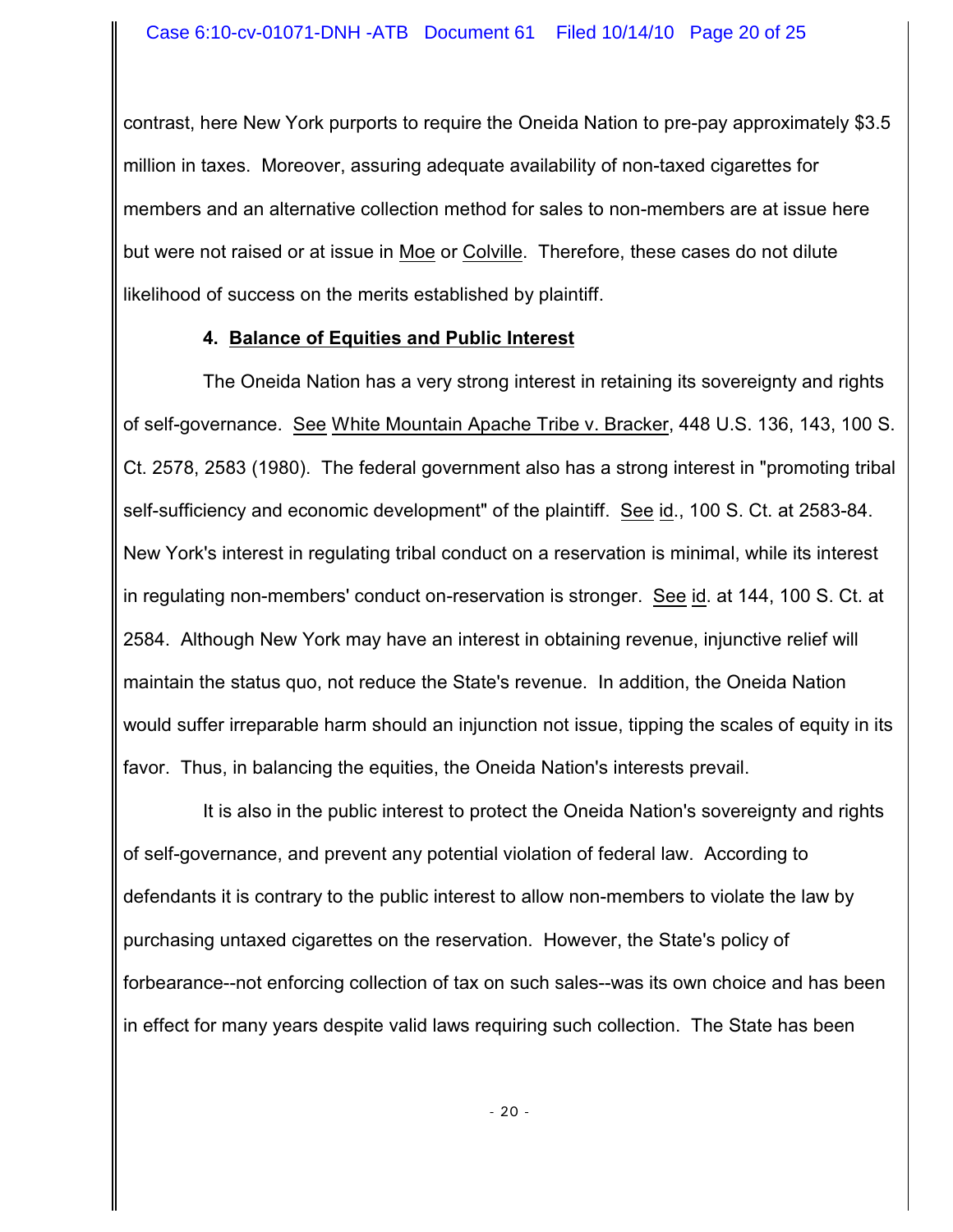depriving itself of these revenues for many years and cannot now use revenues as a "public interest weapon" to prevent injunctive relief where it is otherwise deserved. $6$ 

The Oneida Nation has established that irreparable harm will ensue if an injunction is not issued, demonstrated a likelihood of success on the merits, and shown the balance of equities and public interest in its favor. Therefore, it is entitled to injunctive relief.

#### **C. Mediation**

Any civil action may be referred to mediation by referral order, on motion of a party, or on the parties' consent. Mediation is a method by which parties can work to resolve a case at an early stage.

Prior to the effective date of the new law the parties were negotiating to reach a resolution without resort to litigation. Defendants assert that they are open to continuing negotiations with the goal of reaching a mutually agreeable resolution. However, defendants contend the settlement discussions are political in nature therefore not appropriately conducted through court-ordered mediation.

The issues confronting the parties are now in litigation, making it an appropriate case for court-ordered mediation. Lengthy litigation would delay a resolution and be costly for all parties. The earliest possible resolution of the issues, saving the parties both time and expense, could be achieved through mediation.

The political nature of the dispute and its resolution is no impediment to courtordered mediation because such mediation was contemplated by the State Legislature and

 $^6$  Defendants also argue that enjoining implementation of the new law will undermine the State's public health initiatives. However, the stated purpose of the legislation is to raise revenue. Public health is not mentioned. Moreover, the goals of raising revenue and assuring the public health by reducing cigarette use are contradictory, for if less cigarettes are used by the public fewer taxes will be paid and tax revenue will be lower.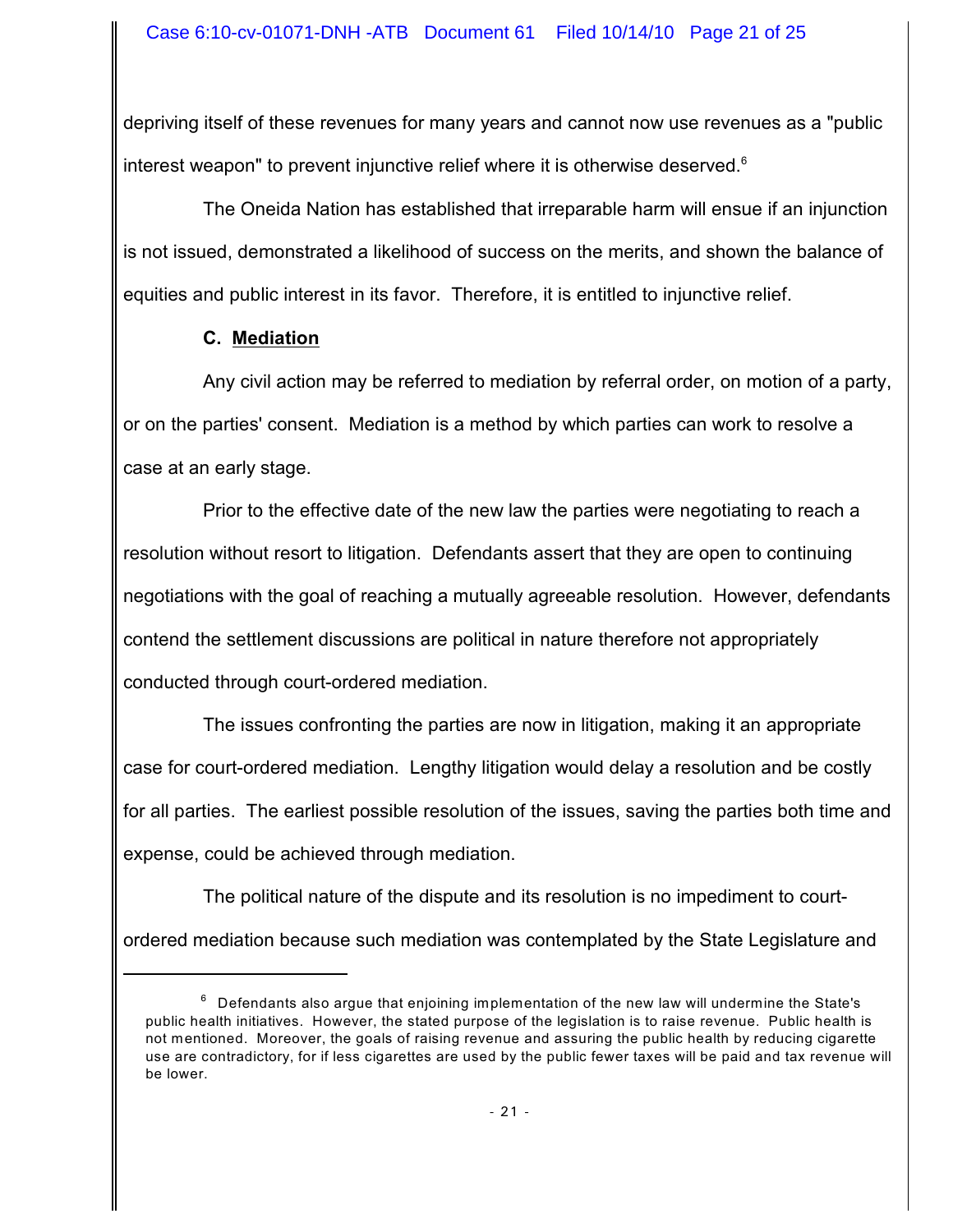the Governor. The Legislature added section 471(6) with the new law. It provides the following:

> Tax agreements with Indian nations or tribes. If an Indian nation or tribe enters into an agreement with the state and the legislature approves such agreement or if an Indian nation or tribe enters into an agreement with the state that is part of a stipulation and order approved by a federal court of competent jurisdiction regarding the sale and distribution of cigarettes on the nation's or tribe's qualified reservation, the terms of such agreement shall take precedence over the provisions of this article and exempt sales to non-members of the tribe or nation and non-Indians by such nation from such taxes to the extent that such taxes are specifically referred to in the agreement, and the sale or distribution, including transportation, of any cigarettes to the nation's or tribe's qualified reservation shall be in accordance with the provisions of such agreement.

Carmen Aff. Ex. 4, Doc. No. 12-4 (emphasis added). Significantly, the Legislature just added

this Federal Court approval provision with passage of the new law. The plain reading of this

provision is that if a tribe and the State reach a settlement that is approved by a Federal

Court, the terms of that tax agreement, rather than provisions of the new law, control with

regard to both member and non-member on-reservation purchases of cigarettes.

Defendants argue that this provision cannot be read to mean that collection of the tax under the new law would be enjoined while the parties negotiated or mediated a tax agreement. To the extent defendants argument concerns injunctive relief, it is accurate that section 471(6) does not address it. However, the question of entitlement to injunctive relief is a separate question, answered in the affirmative above, unrelated to the question of the propriety of court-ordered mediation.

In light of the plain meaning of the section 471(6) that any negotiated, courtapproved tax agreement between the parties would control, an injunction precluding the state enforcement of the new law while the issues are in mediation and negotiation is clearly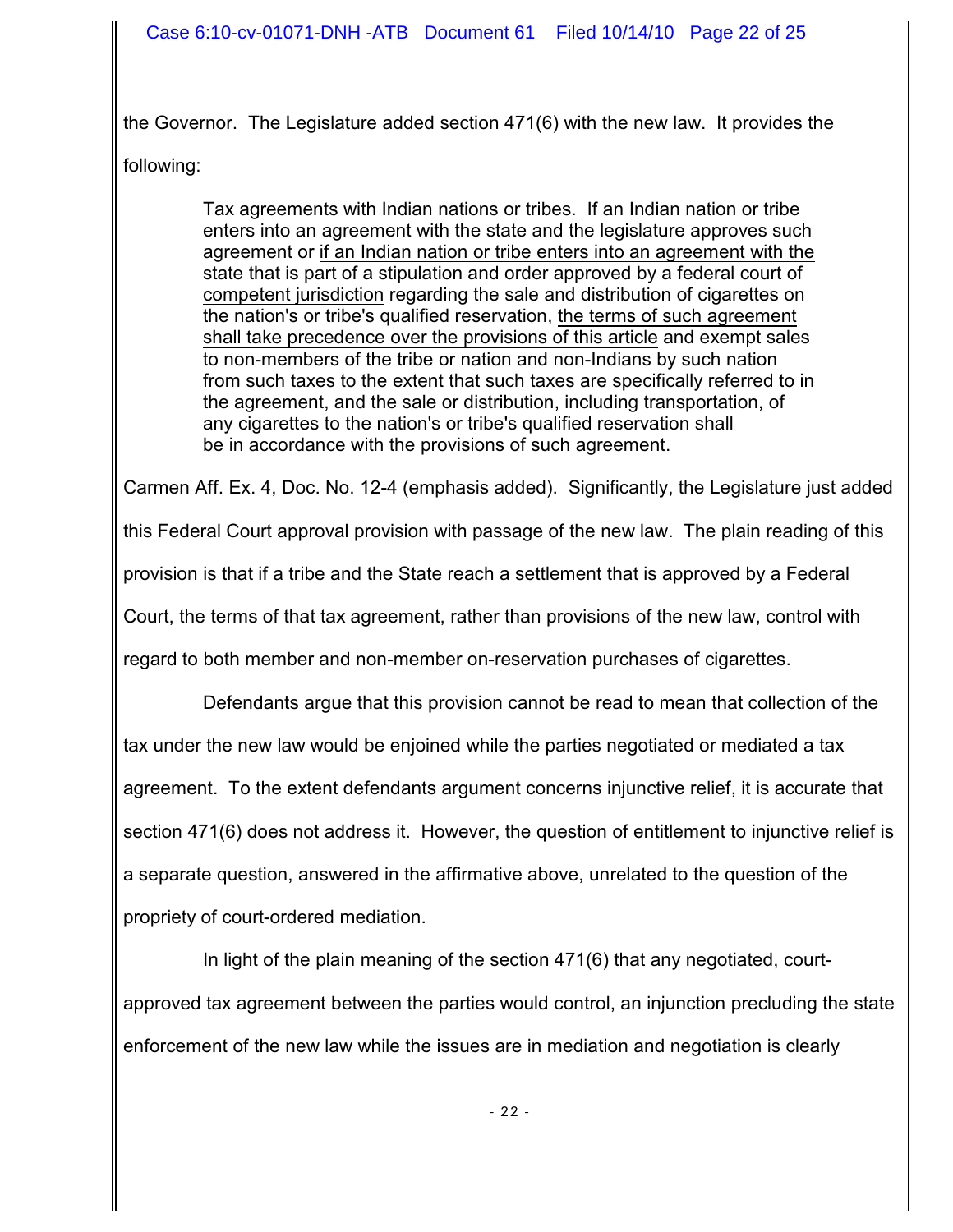advisable. It would be counterproductive to enforce the new law while mediating and negotiating a possible tax agreement that would replace the new law in whole or in part.

In passing and signing section 471(6) the State Legislature and the Governor prognosticated that a settlement would be reached between the State and the Indian tribes with terms different than those contained in the new law. The fact that the parties have been negotiating extensively for months prior to the September 1, 2010, effective date of the new law only confirms that fact. Additionally, the State Legislature and the Governor contemplated that the Federal Courts would play an important role in any negotiated tax agreement. Therefore, this is a very appropriate case for court-ordered mediation.

## **IV. CONCLUSION**

Venue is not proper in the Western District. Moreover, even if venue were proper there, defendants have failed to meet their burden of establishing that the action should be transferred. Transfer of the St. Regis case to the Western District does not affect this analysis because consolidation with that case would not be appropriate. Venue will not be transferred.

The Oneida Nation has established irreparable harm will occur absent injunctive relief, there is a likelihood of success on the merits, and the balance of the equities tips in its favor and an injunction is in the public interest. A preliminary injunction will issue.

Plaintiff seeks court-ordered mediation. Defendants assert a willingness to continue negotiations initiated prior to the effective date of the new law. In specifically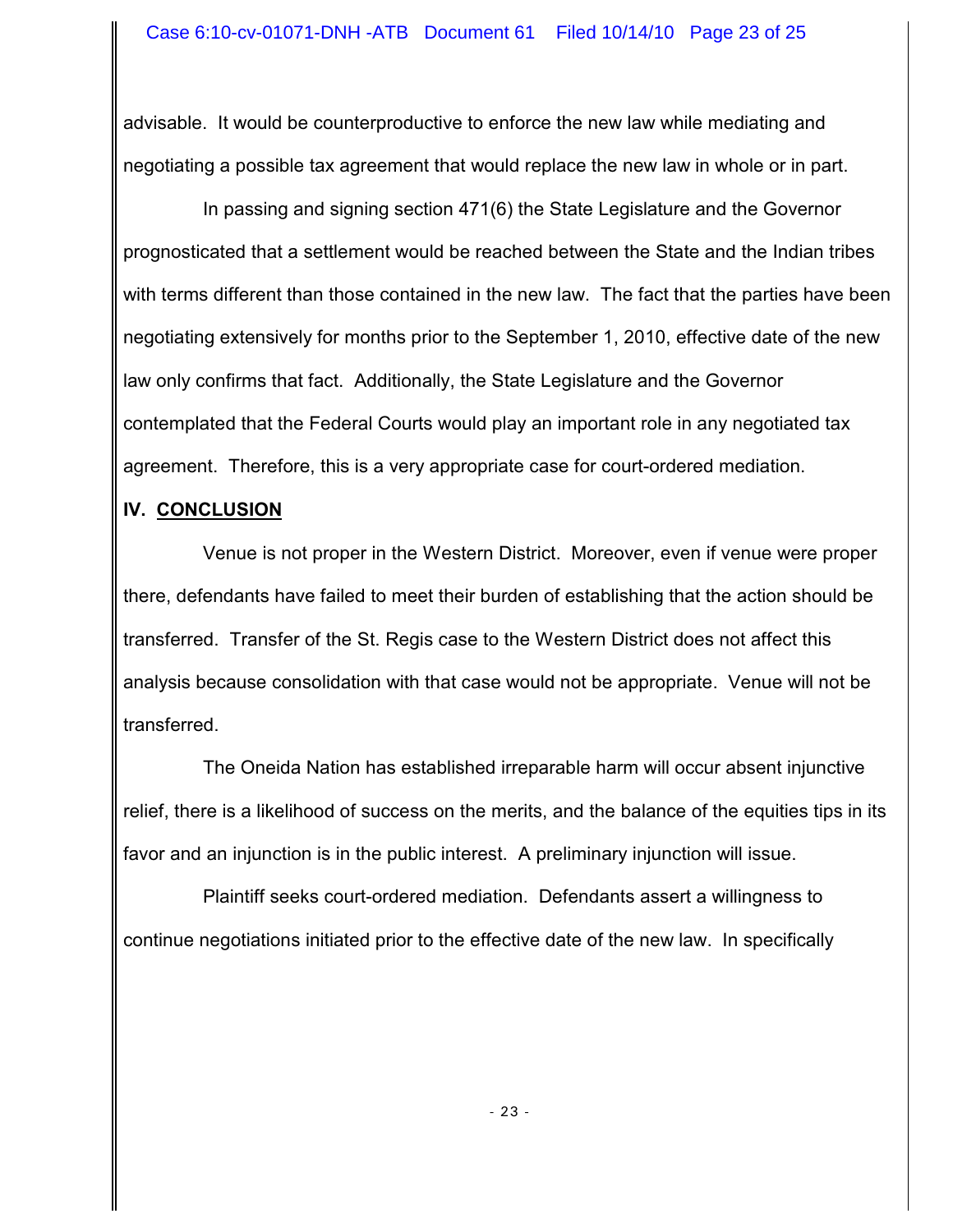enlisting the assistance of the Federal Courts, the State Legislature and the Governor contemplated that court-ordered mediation would be used to settle disputes regarding the new law. The parties will be ordered to enter into mediation.

Accordingly, it is

ORDERED that

- 1. Defendants' motion to transfer or consolidate is DENIED;
- 2. Plaintiff's motion for a preliminary injunction is GRANTED;
- 3. Plaintiff's motion for court-ordered mediation is GRANTED;

4. Defendants, their agents, servants, employees, and attorneys, as well as all other persons who are in active concert or participation with any of the foregoing persons, are PRELIMINARILY ENJOINED and PROHIBITED as against the Oneida Nation of New York, or against any wholesalers, suppliers, stamping agents or others providing to the Oneida Nation cigarettes that do not bear a State of New York tax stamp, from enforcing the State of New York's cigarette taxing statutes and regulations, including Tax Law §§ 471 & 471-e (as amended) and the Department of Taxation and Finance's emergency regulations issued June 22, 2010, and published in the New York State Register on July 7, 2010, and readopted on September 13, 2010; and from restricting in any manner, with respect to the Oneida Nation and wholesalers, suppliers, and stamping agents who supply the Oneida Nation, the Oneida Nation's purchase, acquisition, sale, distribution, transportation, or possession of cigarettes not bearing a New York tax stamp; and